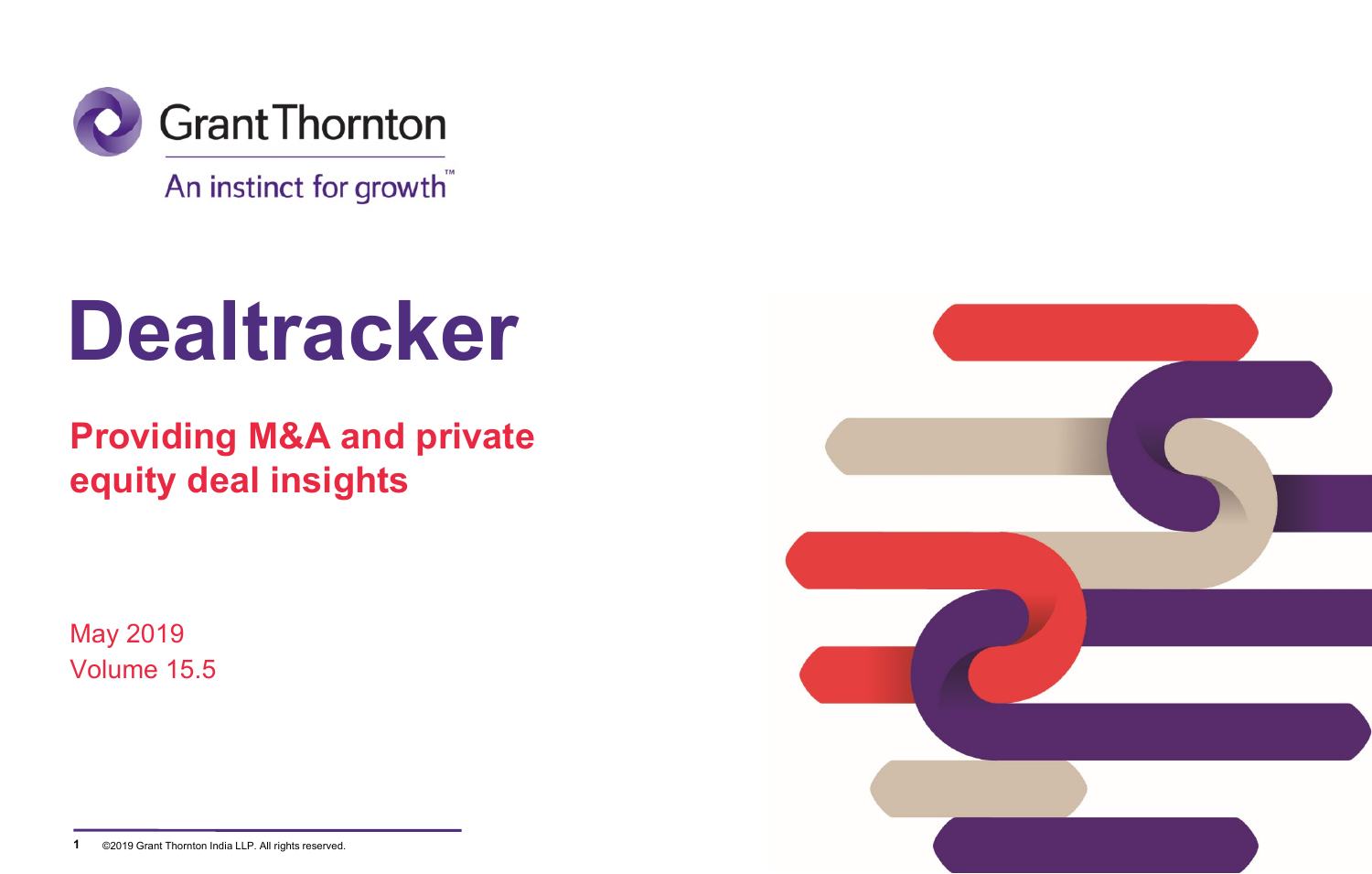### **Disclaimer:**

This document captures the list of deals announced based on the information available in the public domain and public announcements. Grant Thornton India LLP does not take any responsibility for the information, any errors or any decision by the reader based on this information. This document should not be relied upon as a substitute for detailed advice and hence, we do not accept responsibility for any loss as a result of relying on the material contained herein. Further, our analysis of the deal values is based on publicly available information and appropriate assumptions (wherever necessary). Hence, if different assumptions were to be applied, the outcomes and results would be different.

Please note that the criteria used to define start-ups include a) the company should have been incorporated for five years or less than five years as at the end of that particular year and b) the company is working towards innovation, development, deployment and commercialisation of new products, processes or services driven by technology or intellectual property. Deals have been classified by sectors and by funding stages based on certain assumptions, wherever necessary.

### **Author:**

Monica Kothari

<sup>©2018</sup> Grant Thornton India LLP. All rights reserved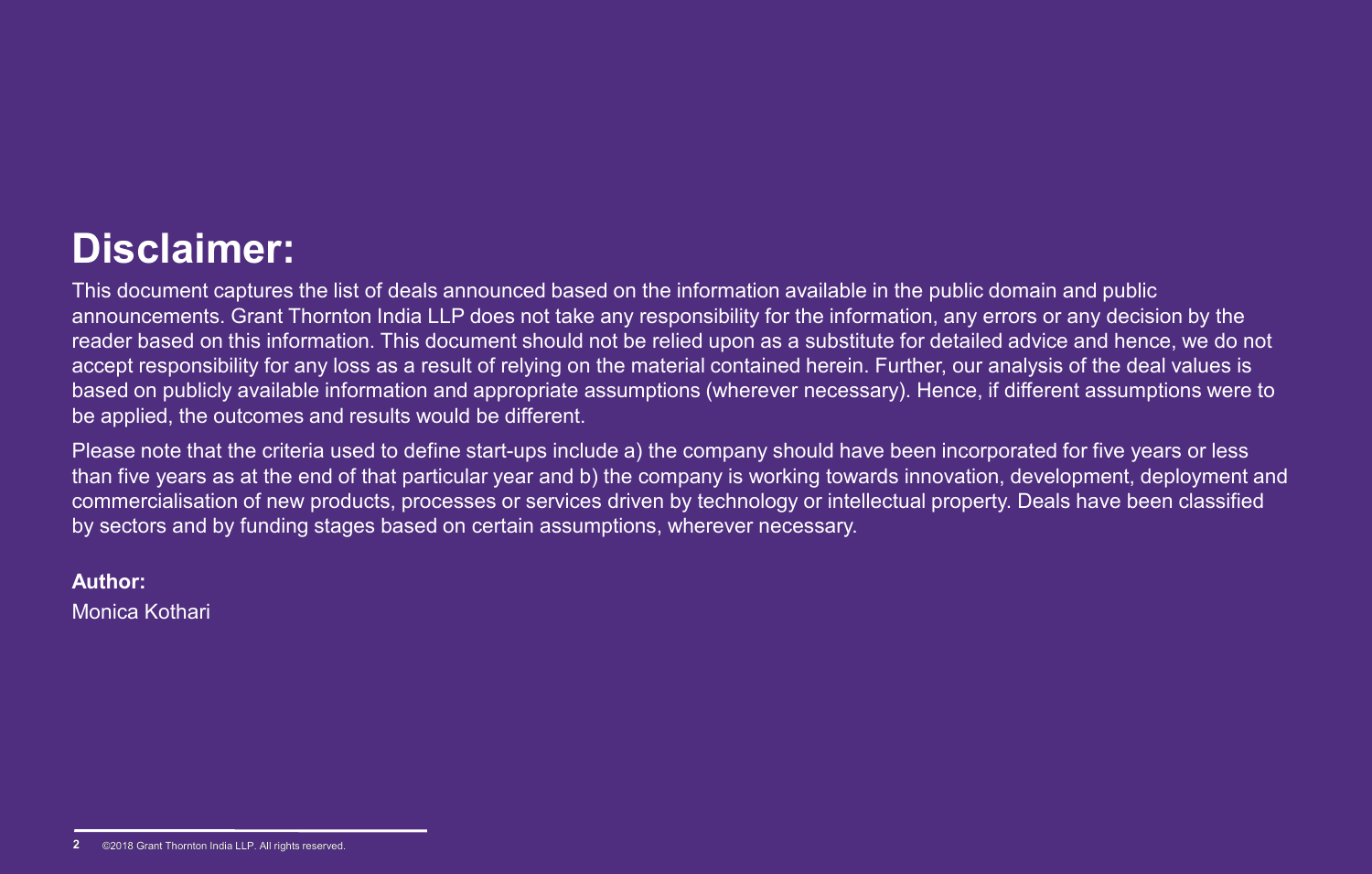## **Deal snapshot**



The much-awaited general elections results saw the Narendra Modi-led NDA government come to power for the second consecutive term. While the nation was polling and awaiting the election results, the month witnessed 33 M&A transactions and 48 PE transactions aggregating to \$3.4 billion and \$1.1 billion respectively. This translated into decreased deal activity compared to May 2018 with a 17% fall in volumes and an 83% drop in deal values. However, compared to April 2019, the month saw a promising 6% increase in deal values despite a 29% fall in the deal volumes.

M&A transactions witnessed low traction across domestic consolidations and cross-border acquisitions compared to May 2018. The notable deals included Walmart-Flipkart (\$16 billion) and Tata-Bhushan Steel (\$5.5 billion) among others. The absence of big-ticket marque deals and delays in/absence of regulatory approvals impacted the overall M&A transaction values. However, the notable deals for the month included India Grid's acquisition of five electricity transmission assets from Sterlite Power for \$1.7 billion, Reliance Nippon Life Asset Management's stake sale to Nippon Life and others for \$860 million and Jawaharlal Nehru Port Trust's acquisition of Dighi Port for \$122 million, which marks the first purchase of a private firm by a government-owned firm under IBC. These deals alone accounted for 78% of the total M&A deal values.

PE investor activity on the other hand remained at par with the activity recorded in May 2018, though it did not match the activity recorded in April 2019, which saw a 68% drop in investment values and a 38% fall in volumes. KKR and GIC's investment in India Grid to fund its acquisition plans and many other PEs shaking hands with corporates to form a new entity for executing deals remain the key theme for the month.

Transactions in energy, banking, and hospitality and leisure sectors were the key value drivers in M&A. Similarly, energy, e-commerce and banking and financial services were the key drivers for PE/VC transactions. Considering the transactions in pipeline, manufacturing, infrastructure, and media and entertainment sectors along with the startup sectors are expected to be the sectors that will make an impact following the new budget to be released in July 2019.

As forecasted, the uncertainty in the deal landscape due to the election results in May is expected to soon fade away in the coming months. Another term for the government will only increase the expectations to streamline the existing reforms and introduce new reforms, making it conducive for renewed deal activity in the coming months.

Thank you, Pankaj Chopda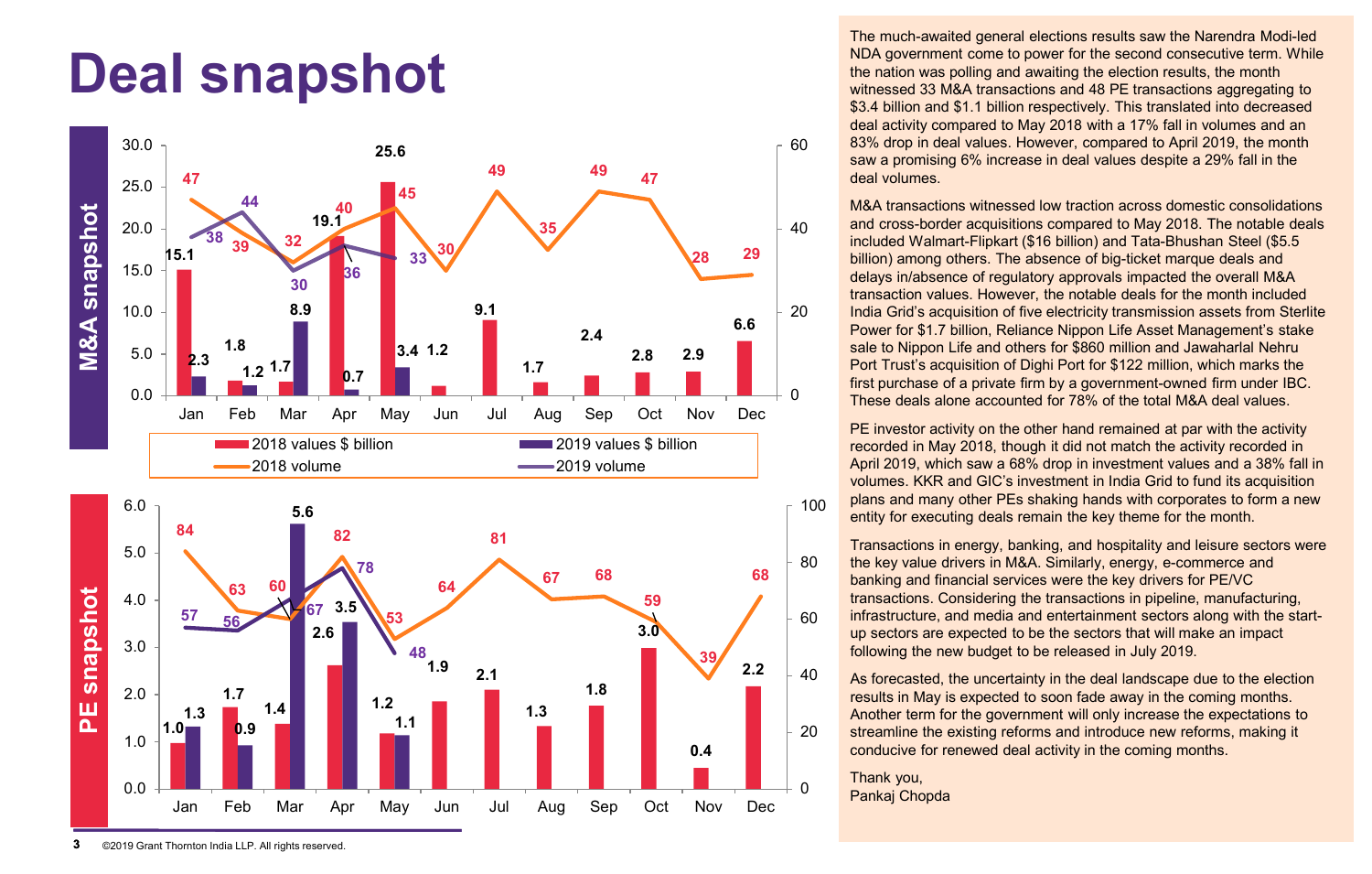## **Deal round-up: May 2019**

|              | <b>Deal summary</b>                  | <b>Volume</b> |      |                  | Value (\$ million) |        |                           |
|--------------|--------------------------------------|---------------|------|------------------|--------------------|--------|---------------------------|
|              |                                      | 2017          | 2018 | 2019             | 2017               | 2018   | 2019                      |
|              | Domestic                             | 18            | 25   | 22               | 316                | 7.182  | 1,995                     |
|              | Cross-border                         | 17            | 19   | 9                | 581                | 18,451 | 1,403                     |
| တ<br>÷<br>ິລ | Merger and internal<br>restructuring |               | 1    | $\mathfrak{p}$   |                    | 5      | 10                        |
| λ            | <b>Total M&amp;A</b>                 | 35            | 45   | 33<br>27%        | 897                | 25,638 | 3,408<br>$\perp$ 87%      |
| Σ            | Private equity                       | 67            | 53   | 48<br>$\perp$ 9% | 2,353              | 1,180  | 1,138<br>$\perp$ 4%       |
|              | <b>Grand total</b>                   | 102           | 98   | $\sqrt{17\%}$ 81 | 3,250              | 26,818 | 4,546<br>$\downarrow$ 83% |
|              | <b>Cross-border includes</b>         |               |      |                  |                    |        |                           |
|              | <i>Inbound</i>                       | 10            | 10   | 5                | 473                | 18.326 | 889                       |
|              | Outbound                             | 7             | 9    | 4                | 108                | 125    | 514                       |

|   | <b>Deal summary</b>                  |      | <b>Volume</b> |                    |        | Value (\$ million) |                 |        |
|---|--------------------------------------|------|---------------|--------------------|--------|--------------------|-----------------|--------|
|   |                                      | 2017 | 2018          | 2019               | 2017   | 2018               |                 | 2019   |
|   | Domestic                             | 88   | 109           | 103                | 3,323  | 22,513             |                 | 11,251 |
|   | Cross-border                         | 72   | 83            | 73                 | 3.889  | 23.470             |                 | 4,323  |
| ႙ | Merger and internal<br>restructuring | 8    | 11            | 5                  | 23.313 | 17.459             |                 | 1.040  |
|   | <b>Total M&amp;A</b>                 | 168  | 203           | 181<br>$\pm 11\%$  | 30,525 | 63,442             | $\parallel$ 74% | 16,614 |
|   | Private equity                       | 348  | 342           | 306<br>111%        | 7,542  | 7,903              | ↑ 58%           | 12,510 |
|   | <b>Grand total</b>                   | 516  | 545           | 487<br>$\perp$ 11% | 38,067 | 71,345             | $\parallel$ 59% | 29,124 |
|   | <b>Cross-border includes</b>         |      |               |                    |        |                    |                 |        |
|   | Inbound                              | 39   | 44            | 37                 | 3.115  | 21.378             |                 | 3,006  |
|   | Outbound                             | 33   | 39            | 36                 | 774    | 2,092              |                 | 1,317  |

**4** ©2019 Grant Thornton India LLP. All rights reserved.

### **Declined M&A and PE activity**

- Weakness in the Indian rupee against the US dollar, spike in international crude oil prices amid uncertainties on whether the US will end sanctions on Iranian oil imports and the indecisiveness amongst investors until the results of the general elections are announced resulted in an 83% fall in deal values and 17% drop in deal volumes. This was also supported by the month witnessing deals falling apart in the absence of regulatory approvals – Godrej Agrovel-Astec Life and PNB housing with General Atlantic and Varge Partners.
- The month recorded one deal in the billion dollar category and six deals valued and estimated over \$100 million each together capturing 82% of deal values. This resulted in May 2019 recording an encouraging 6% increase in deal values despite a 29% fall in the deal volumes compared to April 2019. We expect increased activity in the coming months with the new government in place.
- On the M&A front, domestic and cross-border transactions failed to meet the numbers recorded in May 2018. The month fell short of witnessing marquee deals. However, we are optimistic of witnessing big-ticket deals in the coming months considering the pipeline, which includes JSW Steel-Asian Colour, Jaypee Infratech-NBCC, and Snapdeal-Shopclues, among others.
- PE investor activity on the other hand remained at par with the activity recorded in May 2018. The month witnessed major PE players form joint ventures with corporates, and together form entities under the Companies Act to execute deals.
- Year to date (YTD) 2019: May 2019 deal performance added to the continuing weak performance of the YTD deal activity in terms of both deal value and volume. M&A in YTD 2018 included big-ticket marquee deals such as Flipkart-Walmart, Bharti-Indus, ONGC-Hindustan Petroleum and Tata-Bhushan Steel, while YTD 2019 fell short of such big-ticket deals. Volumes recorded an 11% decline compared to YTD 2018. However, PE investment values soared 1.6x times, demonstrating increased average deal size resulting in PE players writing bigger cheques. This is an encouraging trend.
- Manufacturing, energy, banking, infra, e-commerce, IT and pharma sectors led the deal values in YTD 2019 capturing 82% of the total overall deal values. This was driven by market consolidation and PE players' drive to consolidate portfolio companies to capitalise on market share. The start-up sector, on the other hand, still continues to drive deal volumes, capturing 39% of total deal volumes and garnering \$1.3 billion through 188 deals dominated by fintech and retail.
- YTD 2019 recorded only four QIP issues of \$691 million compared to 25 issues worth \$2 billion recorded in YTD 2018. Similar to QIP activity, only eight IPOs were raised worth \$1.4 billion compared to 15 IPOs worth \$3.3 billion in YTD 2018.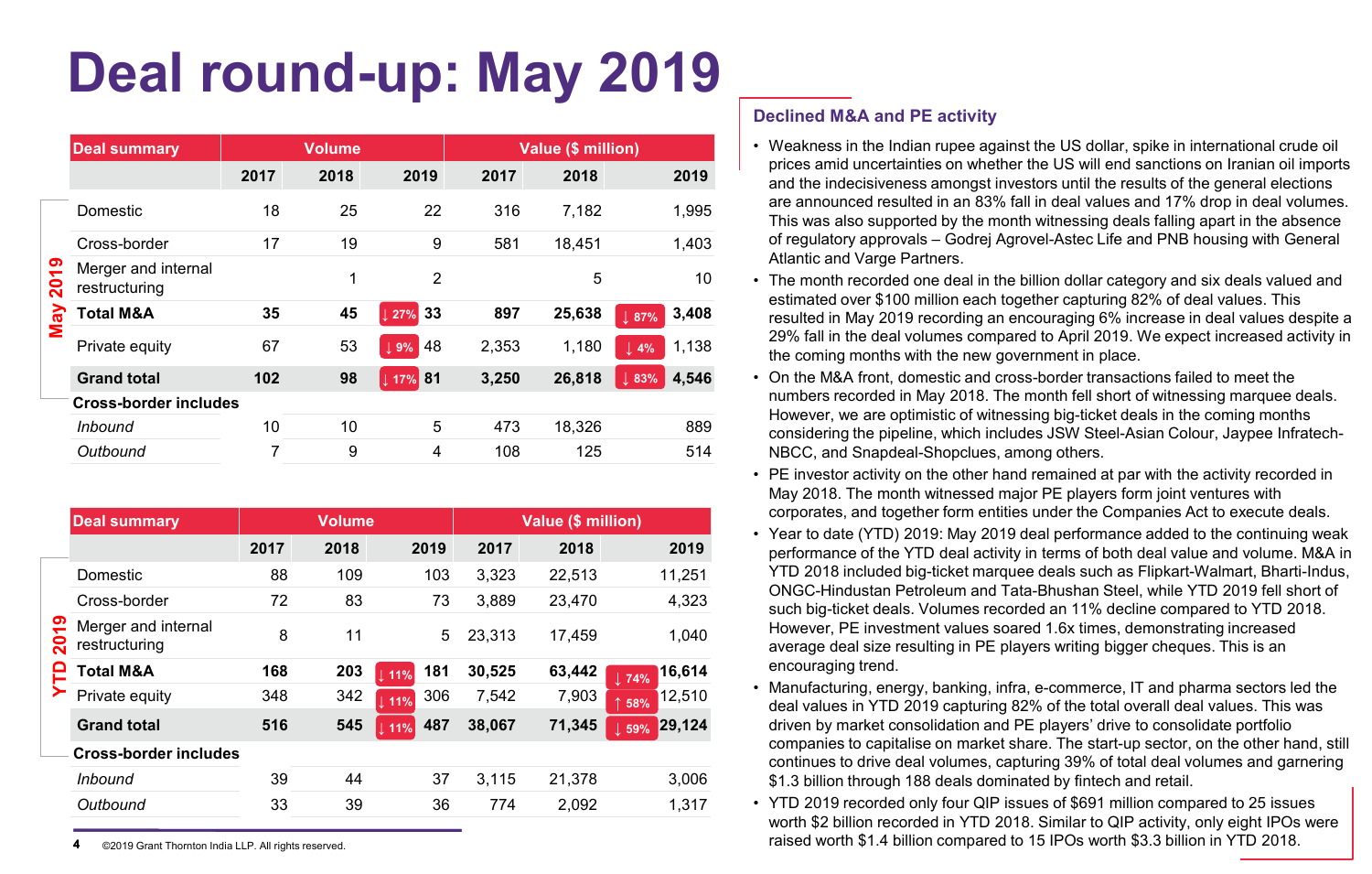# **M&A round-up: May 2019**

| <b>Key sectors</b>             |               |            |
|--------------------------------|---------------|------------|
| <b>Notable sectors</b>         | <b>Volume</b> | \$ million |
| Start-up                       |               | 50         |
| Retail and consumer            | 5             | 146        |
| Banking and financial services | 3             | 869        |
| Manufacturing                  | 3             | 61         |
| Professional/Business services | 3             | 13         |
| Hospitality and leisure        | ົ             | 420        |

• One billion-dollar deal, with India Grid's acquisition of Sterlite Power Transmission, in the energy sector boosted the M&A deal values in the sector. This deal alone captured 49% of total M&A deal values.

- The start-up sector dominated M&A volumes with a 21% contribution (7 deals), the lowest y-o-y since 2015. However, consolidation will be on the rise given the market dynamics and new government in place. This can also be witnessed with Quikr's 15th acquisition since its inception in 2008 and its first in the pre-owned goods vertical QuikrBazaar. The start-up has invested around \$250 million in acquiring these 15 companies.
- Retail, banking and manufacturing sectors remained active with 11 deals, including Wipro's 11th acquisition of Splash Corp in the consumer business. The month also witnessed Jawaharlal Nehru Port Trust's acquisition of Dighi Port, which marks the first purchase of a private firm by a government-owned firm under IBC.

| Top M&A deals of the month                                        |                                                                                      |                                   |       |                      |         |
|-------------------------------------------------------------------|--------------------------------------------------------------------------------------|-----------------------------------|-------|----------------------|---------|
| <b>Acquirer</b>                                                   | <b>Target</b>                                                                        | <b>Sector</b>                     |       | \$ million Deal type | % stake |
| India Grid Trust                                                  | <b>Sterlite Power Transmission</b><br>Limited - 5 electricity<br>transmission assets | Energy and natural<br>resources   | 1.660 | Acquisition          | 100%    |
| Nippon Life Insurance<br>Co. Ltd. and other<br>existing investors | Reliance Nippon Life Asset<br>Management Limited                                     | Banking and financial<br>services | 860   | Strategic<br>Stake   | 43%     |
| Jawaharlal Nehru Port<br>Trust                                    | Dighi Port Ltd.                                                                      | Infrastructure<br>management      | 122   | Acquisition          | 100%    |
| <b>Reliance Industries</b><br>Ltd.                                | Hamleys Global Holdings<br>Ltd.                                                      | Retail and consumer               | 89    | Acquisition          | 100%    |
| DSM India Pvt. Ltd.                                               | SRF Ltd. - Engineering<br>plastics business                                          | Manufacturing                     | 46    | Acquisition          | 100%    |
|                                                                   |                                                                                      |                                   |       |                      |         |



**Top sectors based on deal volume**





**5** ©2019 Grant Thornton India LLP. All rights reserved.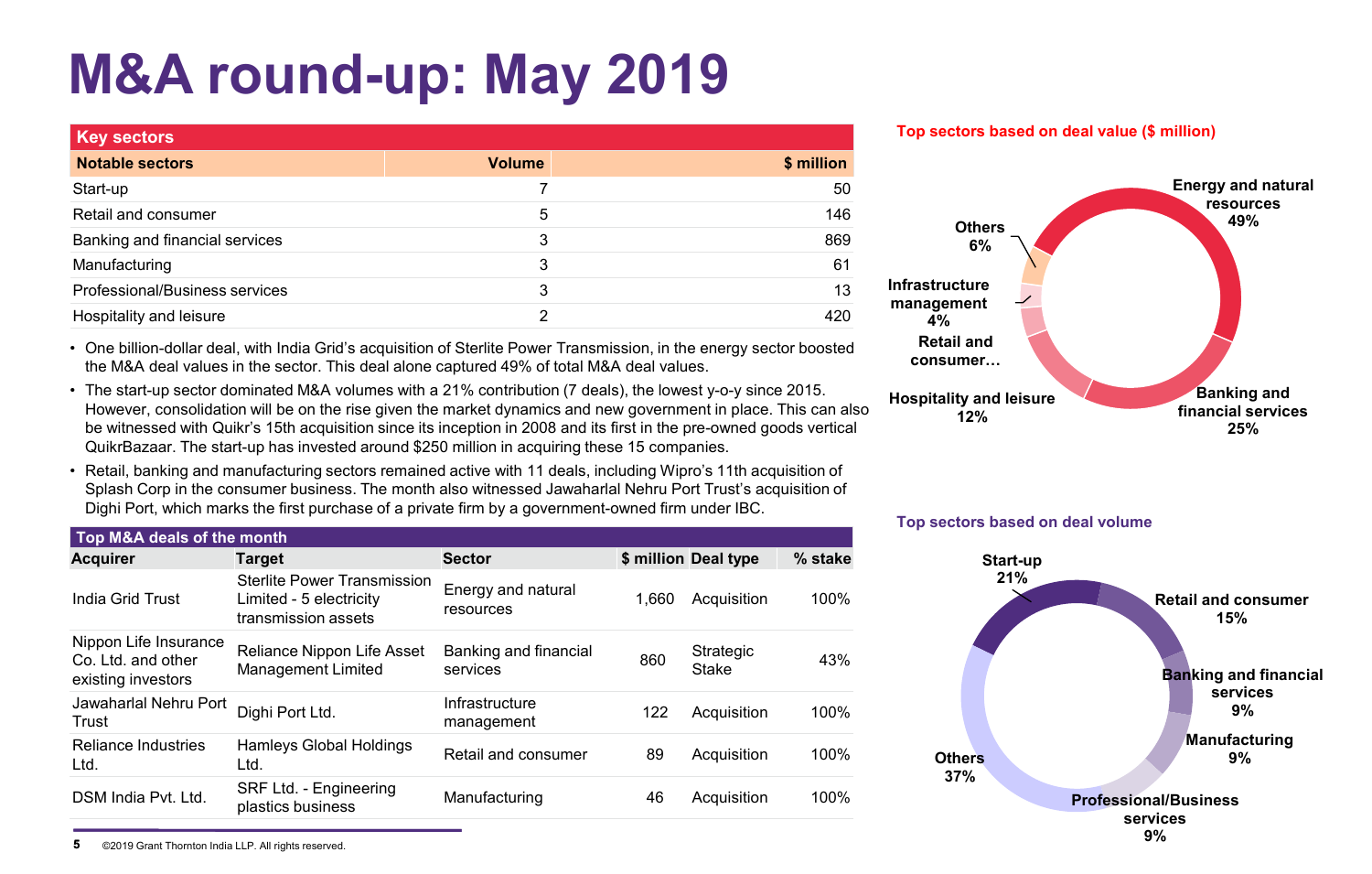# **PE round-up: May 2019**

| <b>Key sectors</b>             |               |            |  |  |  |  |  |  |
|--------------------------------|---------------|------------|--|--|--|--|--|--|
| <b>Notable sectors</b>         | <b>Volume</b> | \$ million |  |  |  |  |  |  |
| Start-up                       | 25            | 325        |  |  |  |  |  |  |
| IT and ITES                    | 5             | 40         |  |  |  |  |  |  |
| Retail and consumer            | 4             | 34         |  |  |  |  |  |  |
| E-commerce                     | 3             | 229        |  |  |  |  |  |  |
| Energy and natural resources   | າ             | 300        |  |  |  |  |  |  |
| Banking and financial services | ົ             | 101        |  |  |  |  |  |  |

• The start-up sector accounted for more than half of PE investment volumes and topped the investment value chart, capturing 52% and 29% respectively. It saw start-ups drawing bigger cheques with larger series funding. The top seven deals recorded funding series between A and D, capturing 89% of start-up deal values. Additionally, the Narendra Modi-led NDA government promised to facilitate the establishment of 50,000 new start-ups by 2024, which is encouraging.

- The month witnessed a \$200 million investment in Grofers, making it one of the largest investments in the online grocery retailing segment. As a result, the e-commerce sector captured 20% of PE values, with this deal alone accounting for 18% of total PE deal values.
- Apart from start-up and e-commerce, energy and banking sectors also witnessed big-ticket investments over \$ 50 million. We are expecting infra, pharma and retail sectors to witness increased traction in the coming months.

| Top PE deals of the month                                                                                                              |                                                                       |                                   |             |         |  |  |  |
|----------------------------------------------------------------------------------------------------------------------------------------|-----------------------------------------------------------------------|-----------------------------------|-------------|---------|--|--|--|
| <b>Investor</b>                                                                                                                        | Investee                                                              | <b>Sector</b>                     | % stake     | million |  |  |  |
| KKR & Co. and GIC                                                                                                                      | India Grid Trust                                                      | Energy and<br>natural resources   | 42%         | 299     |  |  |  |
| SoftBank Corp, KTB Ventures, Tiger Global and<br>Sequoia Capital                                                                       | Grofers India Pvt.<br>Ltd.                                            | F-commerce                        | N.A.        | 200     |  |  |  |
| Accel Partners, Goldman Sachs, Wellington<br>Partners, Sequoia Capital, B Capital Group,<br>LightStreet Capital, Sands Capital and IFC | Zinka Logistics<br>solutions Pvt. Ltd. - Start-up<br><b>Blackbuck</b> |                                   | <b>N.A.</b> | 150     |  |  |  |
| FMO, Moore Capital Management, Elevar Equity<br>and Alpha Capital Advisors                                                             | <b>InCred Financial</b><br>Services Ltd.                              | Banking and<br>financial services | N.A.        | 87      |  |  |  |
| Accel Partners, IDG Ventures, Kalaari Capital,<br>Anand Piramal Trust and Pratithi Investment Trust Pvt. Ltd.                          | <b>Curefit Healthcare</b>                                             | Start-up                          | N.A.        | 75      |  |  |  |

### **Top sectors based on deal value (\$ million)**





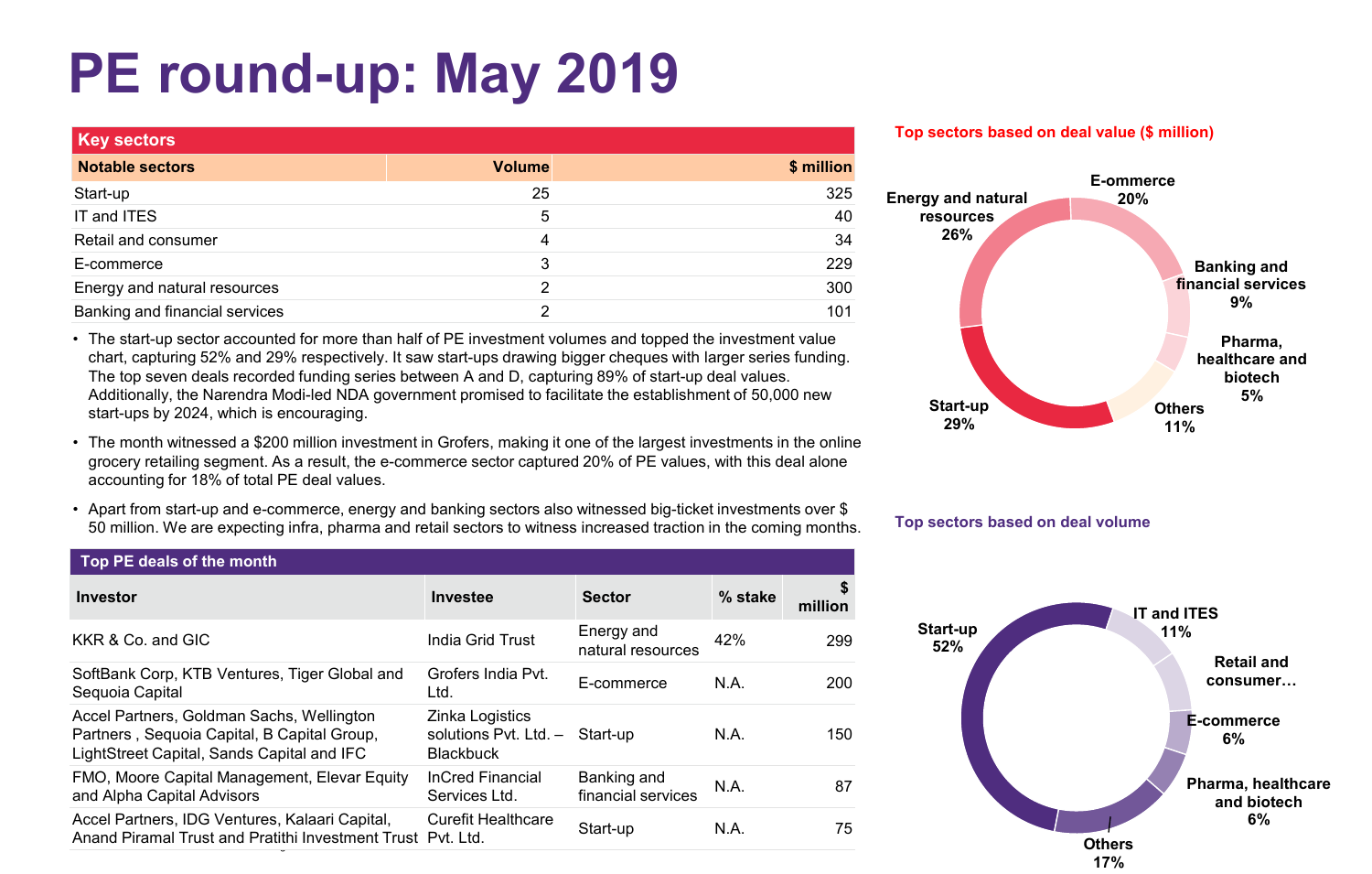### **Deal of the month: M&A Deal of the month: PE**

IndiGrid acquires Electricity Transmissions Assets from Sterlite Power, following investment from KKR and GIC

### **Sector: Energy and natural resources Sector: E-commerce**

#### **Acquirer Target**

**India Grid Trust** is the first Infrastructure Investment Trust (InvIT) in the Indian power sector. IndiGrid owns 6 operating projects consisting of 13 transmission lines with 3,361 circuit km length and 3 substations with 7,000 MVA transformation capacity.

**Sterlite Power Transmission Ltd.** is a leading global developer of power transmission infrastructure with 22 projects of over 12,500 circuit km and ~21,500 MVA of transformation capacity in India and Brazil.

#### **Rationale**

Following India Grid Trust's announcement of the closing of a preference unit issuance worth \$363 million, KKR and GIC have invested US\$157 million and US\$142 million, respectively, to collectively own 42% of IndiGrid's outstanding units. KKR has also applied to become a Sponsor of IndiGrid and plans to acquire an additional 15% of IndiGrid's total units from Sterlite Power. Following the closing of the transactions, KKR and GIC will collectively own approximately 57% of IndiGrid's outstanding units.

In a separate transaction, KKR will additionally acquire a majority shareholding in Sterlite Investment Managers Limited, the investment manager owned by Sterlite Power.

With the capital infusion provided by the new unit issuance, IndiGrid will purchase five electricity transmission assets worth \$1.66 billion from Sterlite Power. A share purchase agreement for the two operational transmission assets — NRSS XXIX and OGPTL — has been signed, while three additional assets will be purchased once they become operational. Following the completion of the proposed acquisitions, IndiGrid's AUM will rise to INR17,000 crore (\$2.5 billion).

Grofers raises \$200 million led by SoftBank's Vision fund with participation from KTB Ventures, Tiger Global and Sequoia Capital

#### **Investor Investee**

**SoftBank Vision Fund, a subsidiary of SoftBank,** invests \$100 million or more in growth stage leading companies across sectors. The Fund is designed to be a catalyst for technology progress in anticipation that it will expand SoftBank's capabilities, accelerating progress towards SoftBank 2.0.

**KTB Ventures, Tiger Global and Sequoia Capital** were the other investors.

**Grofers India Pvt. Ltd.** is a lowprice online supermarket. It currently has a 1,000+ people team, recording 4x rate of growth in monthly user base. It took the company 10 days to launch in 18 cities across India with more than 5,000 stores. At present, it has 3 million app downloads on iOS and Android.

### **Comments**

The fund raise marks series F funding, raising the stakes in the high-competition grocery market. This round was led by SoftBank Vision Fund. While existing investors, Tiger Global and Sequoia Capital participated in this round, KTB Ventures was roped in as a new investor into Grofers.

The raised funds will be used for doubling its warehousing space as well as fresh hiring and increasing the number of private labels. With 780 labels so far, they plan to take it to 1,200 brands by the next year.

Grofers closed fiscal 2019 with INR 2,500 crore in sales, and plans to double that by the end of this year. The fresh capital gives Grofers additional firepower to fight top ecommerce companies such as BigBasket, Flipkart and Amazon, all of which are aggressively scaling up their grocery businesses.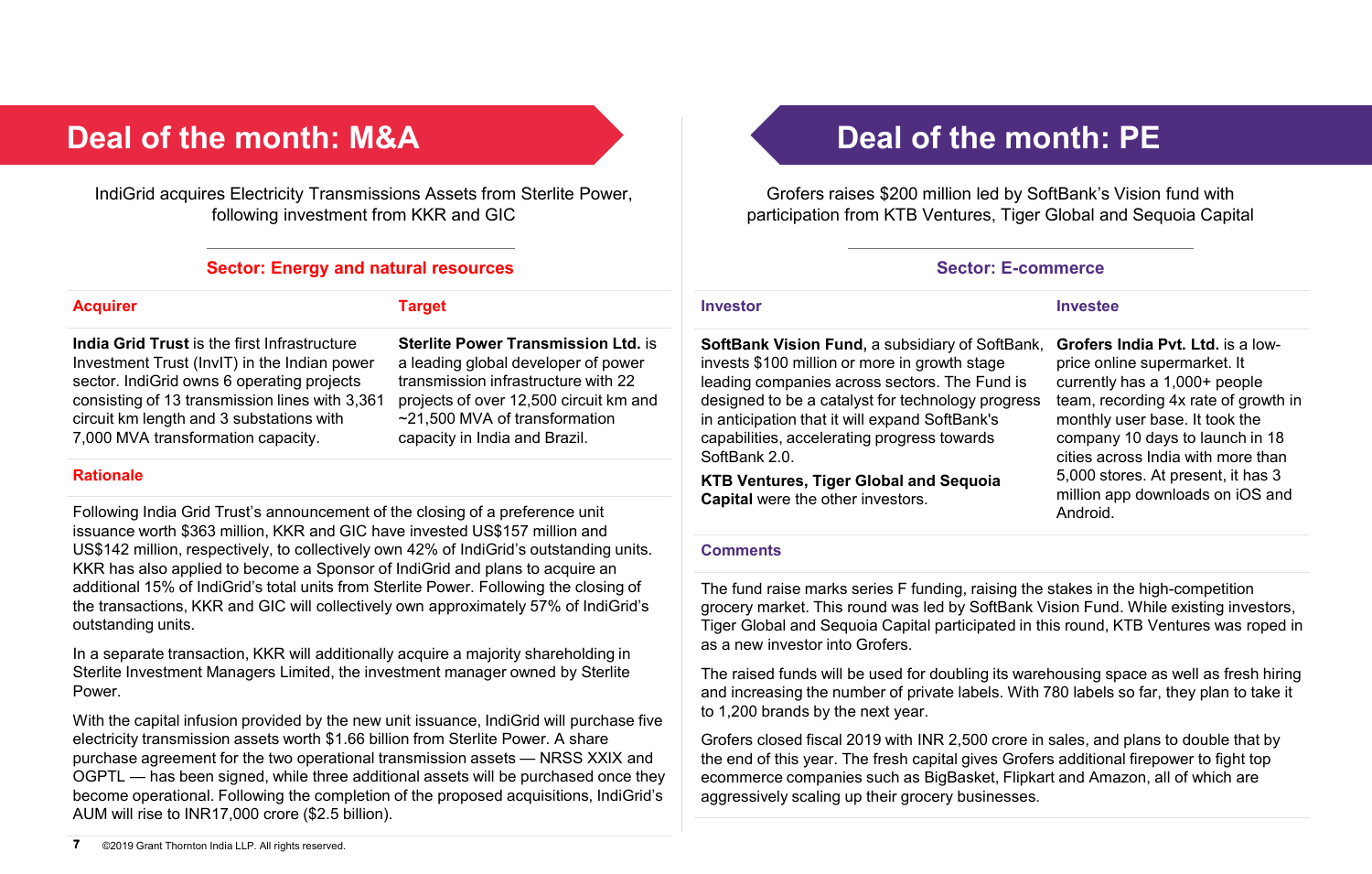# **Deal list**



**<sup>8</sup>** ©2019 Grant Thornton India LLP. All rights reserved.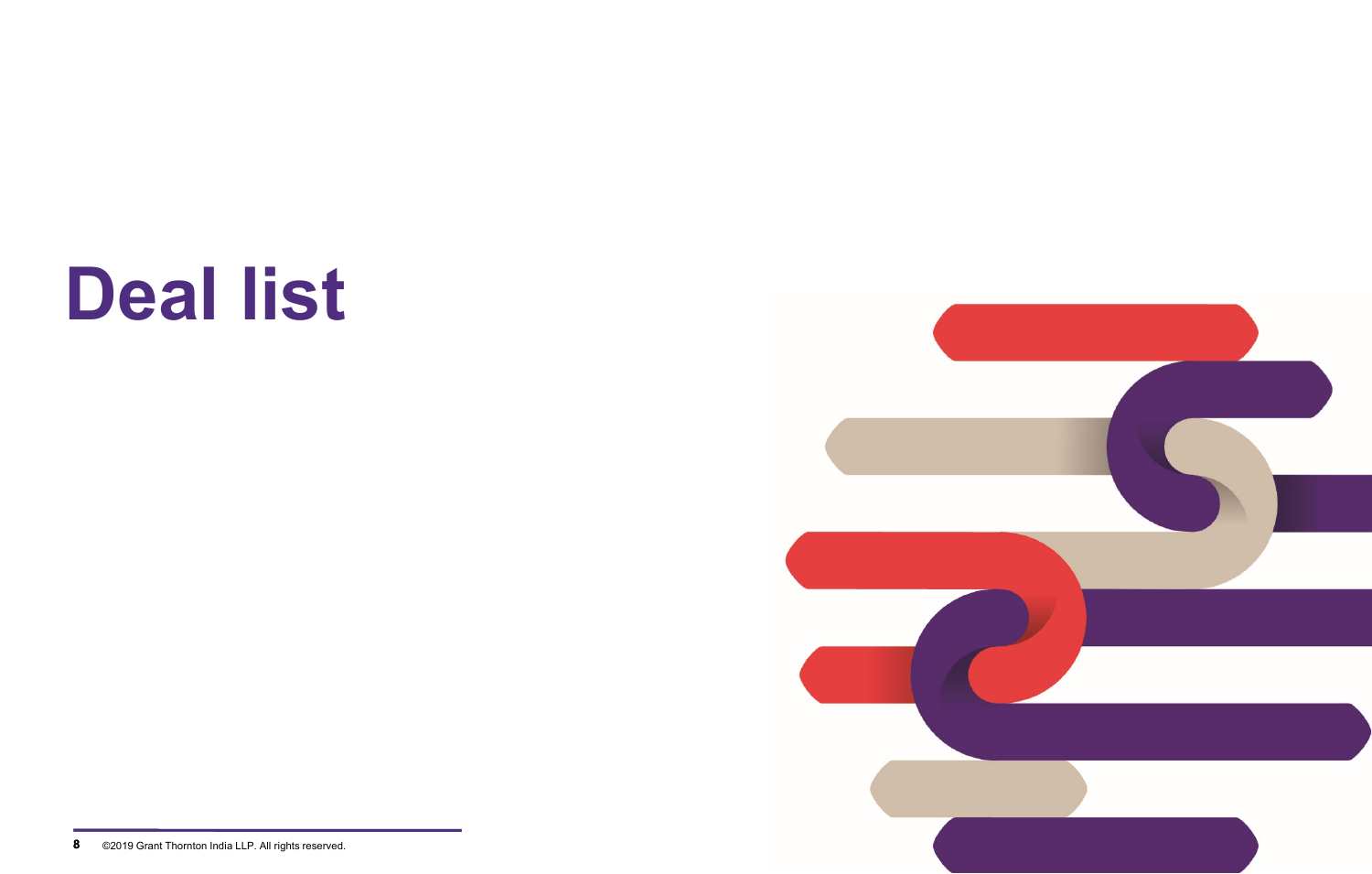### **I. M&A deals (1/4)**

| <b>Acquirer</b>                                                | <b>Target</b>                                                                 | <b>Sector</b>                     | \$ million | Deal type                   | % stake | Cross-border/<br>domestic |
|----------------------------------------------------------------|-------------------------------------------------------------------------------|-----------------------------------|------------|-----------------------------|---------|---------------------------|
| Nippon Life Insurance Co. Ltd. and<br>other existing investors | Reliance Nippon Life Asset Management<br>Limited                              | Banking and financial<br>services |            | 860.00 Strategic stake      |         | 43% Inbound               |
| <b>ICICI Bank Limited</b>                                      | India International Exchange (IFSC)<br>Limited                                | Banking and financial<br>services | 4.42       | Minority stake              |         | 10% Domestic              |
| Arthur J. Gallagher & Co.                                      | Edelweiss Insurance Brokers Ltd.                                              | Banking and financial<br>services |            | N.A. Acquisition            |         | 100% Inbound              |
| MakeMyTrip India Pvt. Ltd.                                     | Quest 2 Travel.com India Pvt. Ltd.                                            | E-commerce                        |            | N.A. Majority stake         |         | N.A. Domestic             |
| Metis Eduventures Pvt. Ltd. -<br>Adda247                       | Success Ease                                                                  | Education                         |            | N.A. Acquisition            |         | 100% Domestic             |
| India Grid Trust                                               | Sterlite Power Transmission Limited -<br>Five electricity transmission assets | Energy and natural<br>resources   |            | 1,660.00 Acquisition        |         | 100% Domestic             |
| Oravel Stays Pvt. Ltd-<br>OYORooms.com                         | @Leisure Group                                                                | Hospitality and leisure           |            | N.A. Majority stake         |         | N.A. Outbound             |
| McDonald's India Pvt. Ltd.                                     | Connaught Plaza Restaurants Ltd.                                              | Hospitality and leisure           | N.A.       | Increasing<br>stake to 100% |         | 50% Domestic              |
| Jawaharlal Nehru Port Trust                                    | Dighi Port Ltd.                                                               | Infrastructure<br>management      |            | 122.30 Acquisition          |         | 100% Domestic             |
| Rockstar Games, Inc.                                           | Dhruya Interactive Pyt. Ltd.                                                  | IT and ITES                       |            | 7.90 Majority stake         |         | 92% Inbound               |

**9** ©2019 Grant Thornton India LLP. All rights reserved.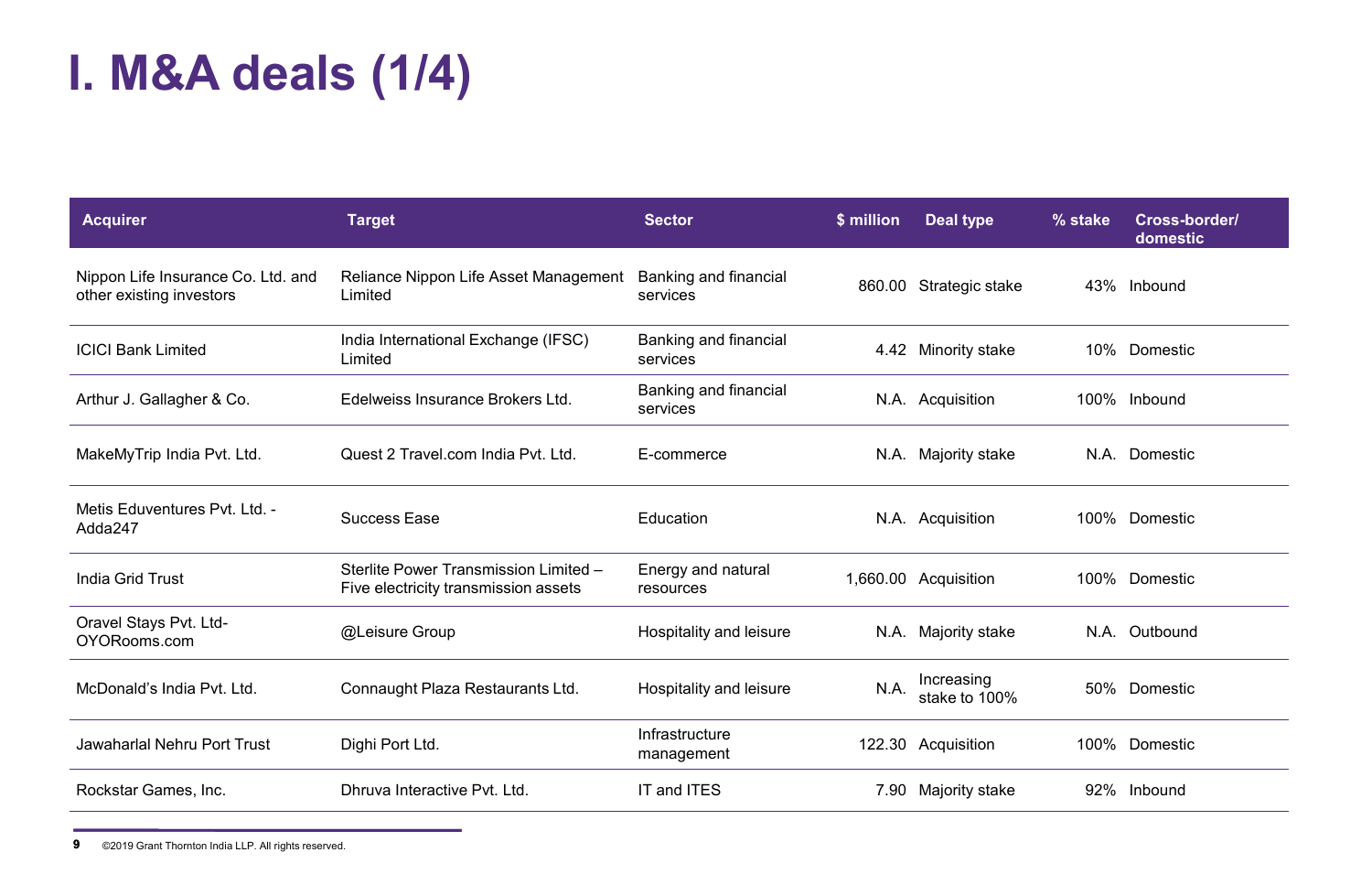### **I. M&A deals (2/4)**

| <b>Acquirer</b>                                    | <b>Target</b>                                                                 | <b>Sector</b>                     | \$ million | Deal type                   | % stake | Cross-border/<br>domestic            |
|----------------------------------------------------|-------------------------------------------------------------------------------|-----------------------------------|------------|-----------------------------|---------|--------------------------------------|
| Freshworks Inc.                                    | Natero Inc.                                                                   | IT and ITES                       |            | N.A. Acquisition            |         | 100% Outbound                        |
| DSM India Pvt. Ltd.                                | SRF Ltd. - Engineering plastics<br>business                                   | Manufacturing                     |            | 45.60 Acquisition           |         | 100% Domestic                        |
| <b>Texmaco Rail and Engineering</b><br>Limited     | Simplex Castings Ltd. - Steel castings<br>foundry                             | Manufacturing                     |            | 12.68 Acquisition           |         | 100% Domestic                        |
| Salzer Electronics Ltd.                            | Kaycee Industries Ltd.                                                        | Manufacturing                     | 2.28       | Controlling<br>stake        |         | 72% Domestic                         |
| CIEL Healthcare Ltd.                               | Fortis Healthcare International Ltd.-<br>The Medical and Surgical Centre Ltd. | Pharma, healthcare and<br>biotech |            | 11.13 Strategic stake       |         | 29% Inbound                          |
| Security and Intelligence Services<br>(India) Ltd. | SIS Prosegur Alarm Monitoring and<br>Response Service Pvt. Ltd.<br>(SPARMS)   | Professional/Business<br>services | 2.90       | Increasing<br>stake to 100% |         | 50% Domestic                         |
| <b>HSA Advocates</b>                               | <b>HSA Advocates</b>                                                          | Professional/Business<br>services |            | N.A. Merger                 | N.A.    | Merger and internal<br>restructuring |
| Updater Services Pvt. Ltd. (UDS)                   | Matrix Business Services India Private<br>Limited                             | Professional/Business<br>services |            | N.A. Majority stake         |         | 75% Domestic                         |
| Reliance Industries Ltd.                           | Hamleys Global Holdings Ltd.                                                  | Retail and consumer               |            | 88.50 Acquisition           |         | 100% Outbound                        |

**<sup>10</sup>** ©2019 Grant Thornton India LLP. All rights reserved.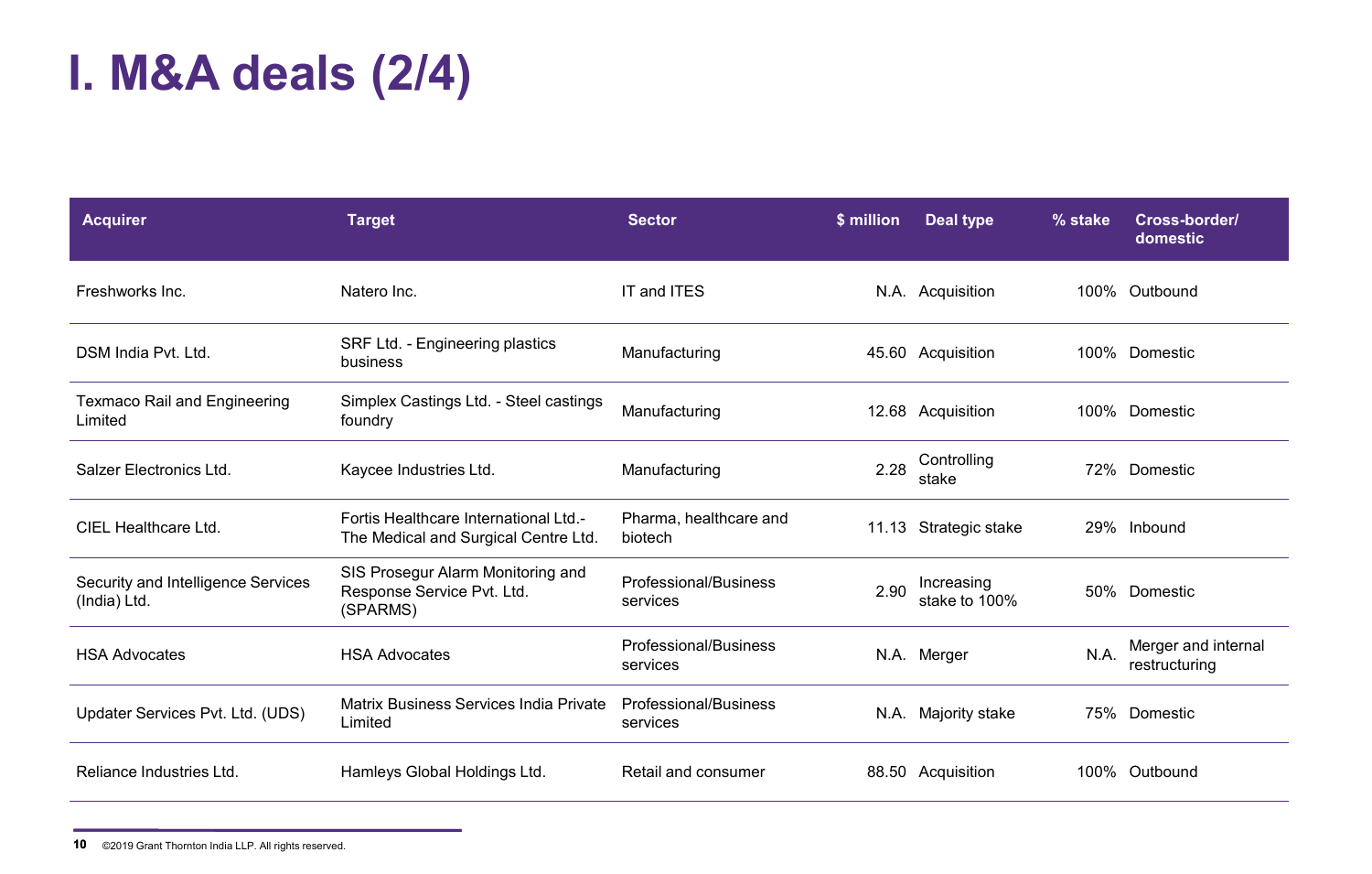### **I. M&A deals (3/4)**

| <b>Acquirer</b>                                              | <b>Target</b>                                             | <b>Sector</b>       | \$ million | Deal type           | % stake | Cross-border/<br>domestic |
|--------------------------------------------------------------|-----------------------------------------------------------|---------------------|------------|---------------------|---------|---------------------------|
| Spencer's Retail Ltd.                                        | Nature's Basket Limited                                   | Retail and consumer |            | 42.76 Acquisition   |         | 100% Domestic             |
| Wipro Consumer Care and Lighting-<br>FMCG Unit of Wipro Ltd. | Splash Corp.                                              | Retail and consumer |            | N.A. Acquisition    |         | 100% Outbound             |
| Firmenich SA                                                 | VKL Seasoning Pvt. Ltd.                                   | Retail and consumer |            | N.A. Majority stake |         | N.A. Inbound              |
| Akashika Foods Pyt. Ltd.                                     | Maiya's Beverages and Food Private<br>Limited             | Retail and consumer |            | N.A. Acquisition    |         | 100% Domestic             |
| Quikr India Pvt. Ltd.                                        | Zero Effort Technologies Private<br>Limited - GoZefo      | Start-up            |            | 28.99 Acquisition   |         | 100% Domestic             |
| TVS Motor Company Ltd.                                       | TagBox Solutions Pvt. Ltd.                                | Start-up            |            | 3.85 Minority stake |         | N.A. Domestic             |
| Alsthom Industries Ltd.                                      | Freight Commerce Solutions Private<br>Limited             | Start-up            |            | 2.00 Minority stake |         | N.A. Domestic             |
| Hindustan Media Ventures Ltd.                                | Aleph Digital Solutions Private Limited<br>Pebble         | Start-up            |            | 0.58 Minority stake |         | 14% Domestic              |
| Medlife International Pvt. Ltd.                              | Metarain Software Solutions Pvt. Ltd. -<br>Myra Medicines | Start-up            |            | N.A. Acquisition    |         | 100% Domestic             |

**<sup>11</sup>** ©2019 Grant Thornton India LLP. All rights reserved.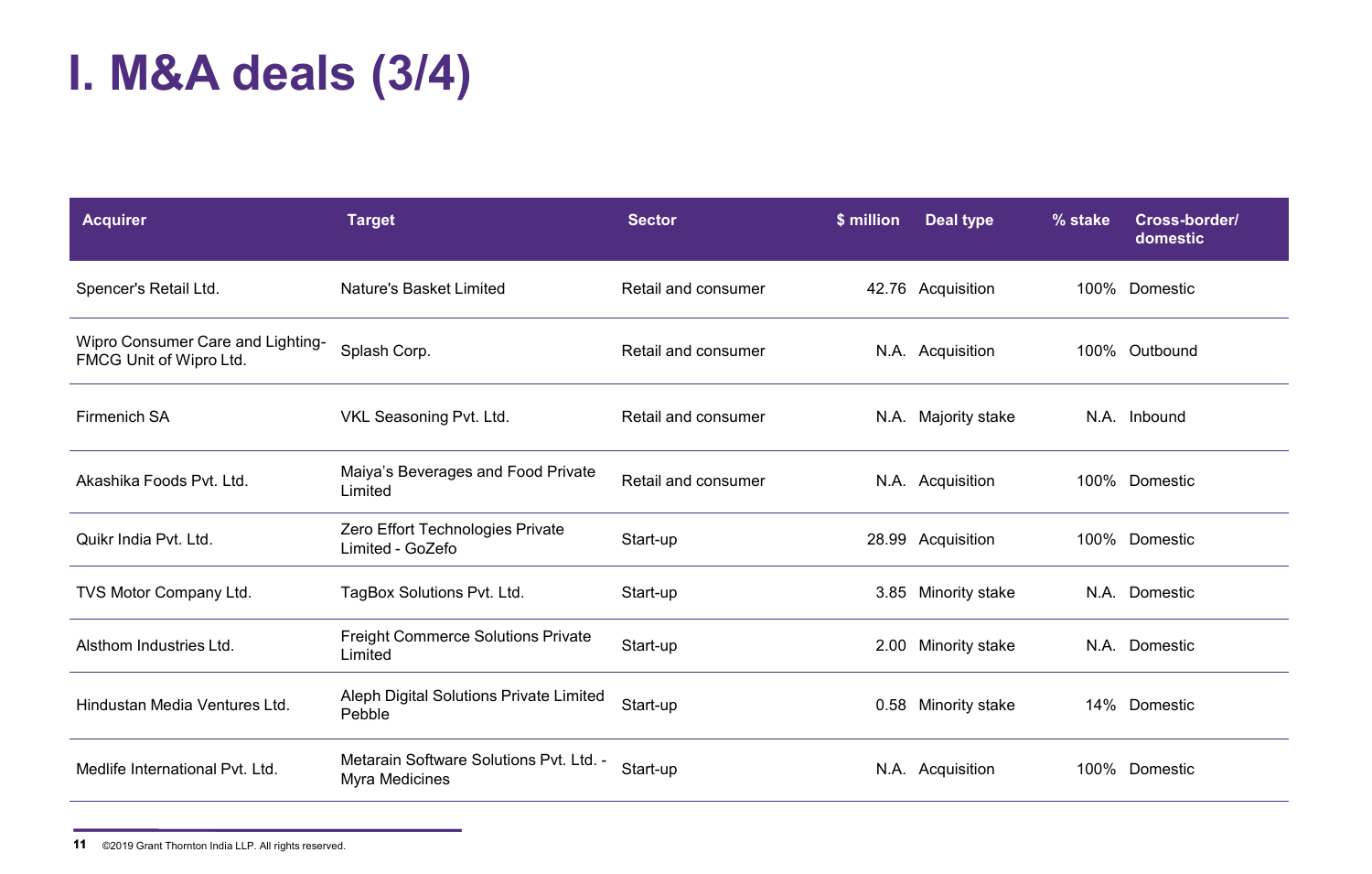### **I. M&A deals (4/4)**

| <b>Acquirer</b>                                                                 | <b>Target</b>                                                                               | <b>Sector</b>           | \$ million | Deal type        | % stake | Cross-border/<br>domestic            |
|---------------------------------------------------------------------------------|---------------------------------------------------------------------------------------------|-------------------------|------------|------------------|---------|--------------------------------------|
| Nazara Technologies Pvt. Ltd. -<br>Nazara Games                                 | Khichadi Technologies Pvt. Ltd. -<br><b>Bakbuck</b>                                         | Start-up                | N.A.       | Minority stake   | N.A.    | Domestic                             |
| Galactus Funware Technology<br>Private Limited - Mobile Premier<br>League (MPL) | Crevise Technologies Pvt. Ltd.                                                              | Start-up                |            | N.A. Acquisition | 100%    | Domestic                             |
| UV Asset Reconstruction Company<br>Ltd.                                         | Aircel Limited and subsidiaries, Aircel<br>Cellular Limited and Dishnet Wireless<br>Limited | Telecom                 |            | N.A. Acquisition | 100%    | Domestic                             |
| Bharti Airtel Ltd.                                                              | Hughes Communications India Ltd. -<br>VSAT operations in India                              | Telecom                 |            | N.A. Merger      | N.A.    | Merger and internal<br>restructuring |
| Hindustan Infralog Private Limited                                              | Kribhco Infrastructure Ltd.                                                                 | Transport and logistics | N.A.       | Majority stake   | 76%     | Domestic                             |

**<sup>12</sup>** ©2019 Grant Thornton India LLP. All rights reserved.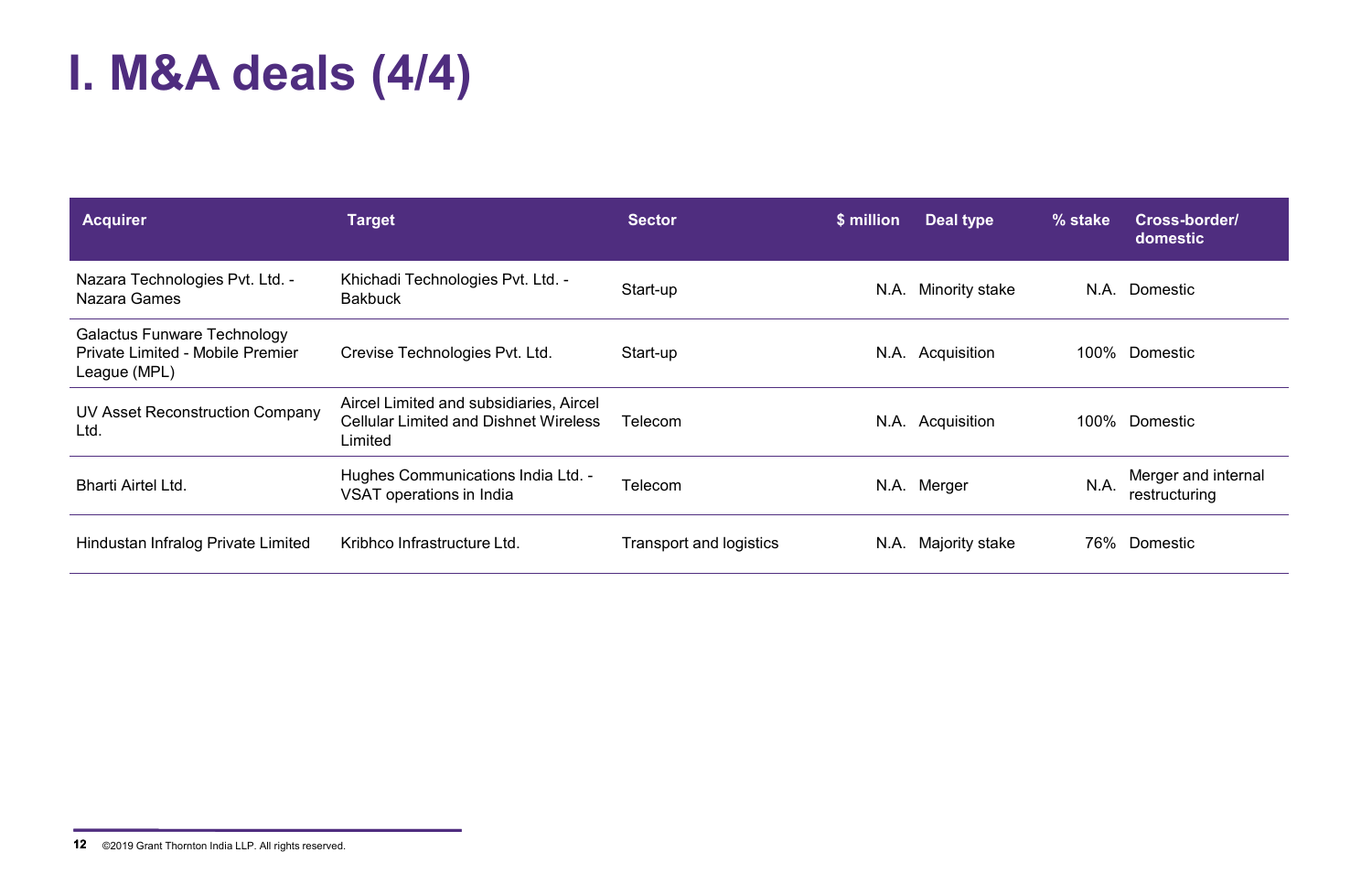### **II. Private equity (1/5)**

| <b>Investor</b>                                                                      | Investee                                                             | <b>Sector</b>                  | % stake | \$ million |
|--------------------------------------------------------------------------------------|----------------------------------------------------------------------|--------------------------------|---------|------------|
|                                                                                      |                                                                      |                                |         |            |
| ADV Partners - Canyon Point Investment                                               | Tata International DLT Pvt. Ltd.                                     | Automotive                     | 100%    | 39.86      |
| ADV Partners - Canyon Point Investment                                               | <b>TRF Limited - Dutch Lanka Trailer</b><br><b>Manufacturers</b>     | Automotive                     | 100%    | 4.35       |
| FMO, Moore Capital Management, Elevar Equity<br>and Alpha Capital Advisors           | InCred Financial Services Ltd.                                       | Banking and financial services | N.A.    | 86.96      |
| Gaja Capital, GAWA Capital, Michael and Susan<br>Dell Foundation and Patamar Capital | Visage Holdings and Finance Private<br>Limited - Kinara Capital      | Banking and financial services | N.A.    | 14.20      |
| SoftBank Group Corp, KTB Ventures, Tiger Global<br>and Sequoia Capital               | Grofers India Pvt. Ltd.                                              | E-commerce                     | N.A.    | 200.00     |
| Sofina                                                                               | Bright Lifecare Pvt. Ltd. - Healthkart.com                           | E-commerce                     | N.A.    | 25.00      |
| <b>Sixth Sense Ventures</b>                                                          | Fitternity Health E-solutions Pvt. Ltd.                              | E-commerce                     | N.A.    | 4.00       |
| Kalpavriksh                                                                          | Transformative Learning Private Limited -<br>The Ayurveda Experience | Education                      | N.A.    | 1.40       |
| KKR & Co. and GIC                                                                    | India Grid Trust                                                     | Energy and natural resources   | 42%     | 299.00     |
| Godrej family office                                                                 | <b>ZunRoof Tech Private Limited</b>                                  | Energy and natural resources   | N.A.    | 1.20       |

**<sup>13</sup>** ©2019 Grant Thornton India LLP. All rights reserved.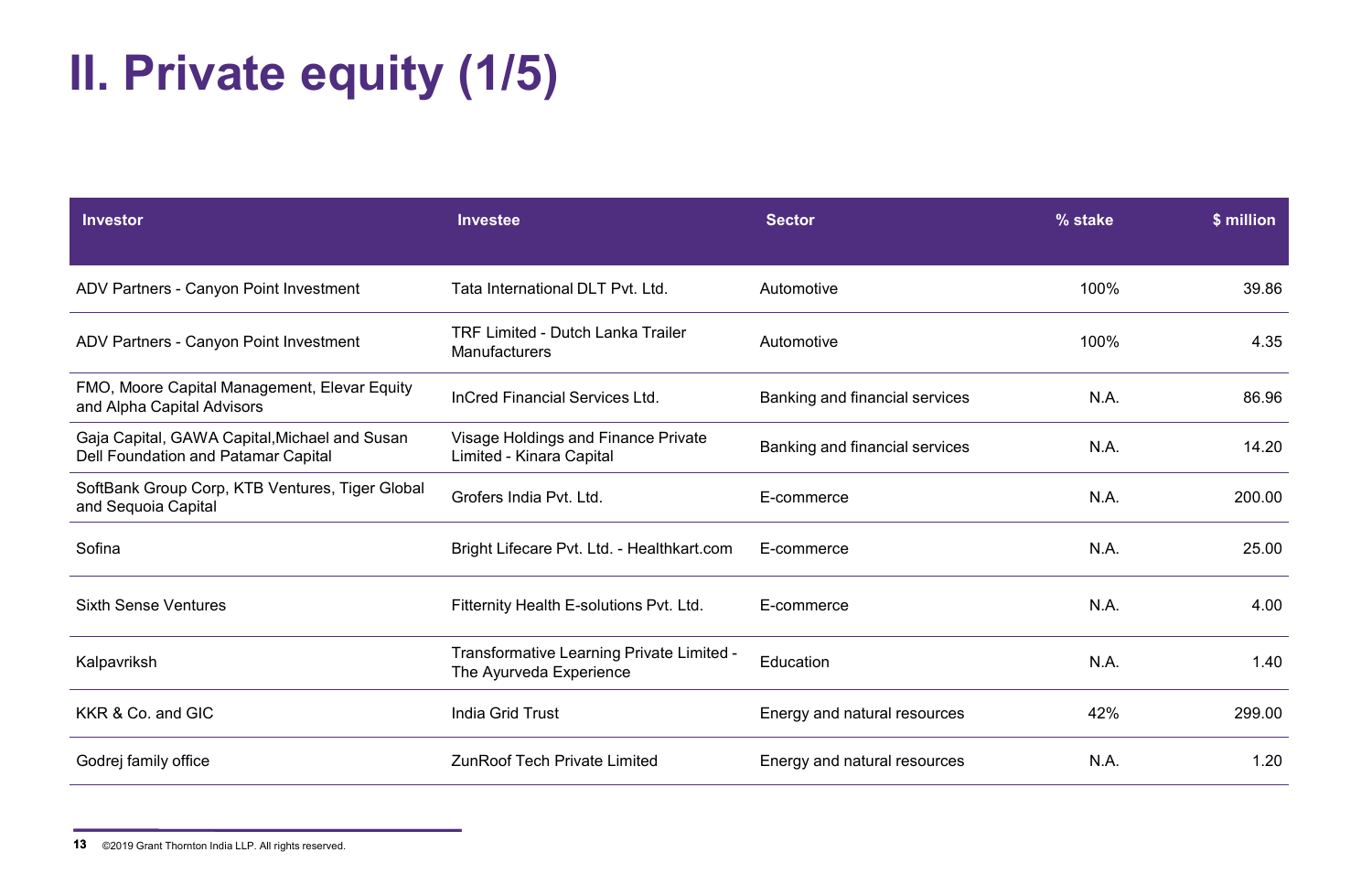### **II. Private equity (2/5)**

| Investor                                                                                                               | <b>Investee</b>                                                                 | <b>Sector</b>                  | % stake | \$ million |
|------------------------------------------------------------------------------------------------------------------------|---------------------------------------------------------------------------------|--------------------------------|---------|------------|
|                                                                                                                        |                                                                                 |                                |         |            |
| Creador                                                                                                                | iValue InfoSolutions Pvt. Ltd.                                                  | IT and ITES                    | N.A.    | 18.00      |
| TVS Motor Company, Hive Fund, Wipro Ventures<br>and Lumis Partners                                                     | Altizon Systems Pvt. Ltd.                                                       | IT and ITES                    | N.A.    | 7.00       |
| Equanimity Venture Fund, HDFC Bank, Unilever<br>Ventures, Chiratae Ventures and Inventus Capital<br>and angel investor | Peel-Works Pvt. Ltd.                                                            | IT and ITES                    | N.A.    | 5.00       |
| Stakeboat Capital and angel investor                                                                                   | MarketXpander Services Private Limited -<br>Leadsquared                         | IT and ITES                    | N.A.    | 3.00       |
| JP Morgan Asset Management                                                                                             | Global PayEx Pvt. Ltd.                                                          | IT and ITES                    | N.A.    | N.A.       |
| <b>Tiger Global</b>                                                                                                    | Contagious Online Media Network Pvt.<br>Ltd. - The Viral Fever                  | Media and entertainment        | N.A.    | 4.97       |
| <b>Mahindra Partners</b>                                                                                               | Centre for Sight Pvt. Ltd.                                                      | Pharma, healthcare and biotech | N.A.    | 29.93      |
| Morgan Stanley India Infrastructure                                                                                    | Manipal Health Enterprises Private Limited<br>- HealthMaP Diagnostics Pvt. Ltd. | Pharma, healthcare and biotech | N.A.    | 21.01      |
| Asia Healthcare Holdings                                                                                               | Nova IVI Fertility Pvt. Ltd.                                                    | Pharma, healthcare and biotech | 100%    | N.A.       |
| <b>NeoMile Capital</b>                                                                                                 | British Brewing Company Pvt. Ltd.                                               | Retail and consumer            | N.A.    | 14.20      |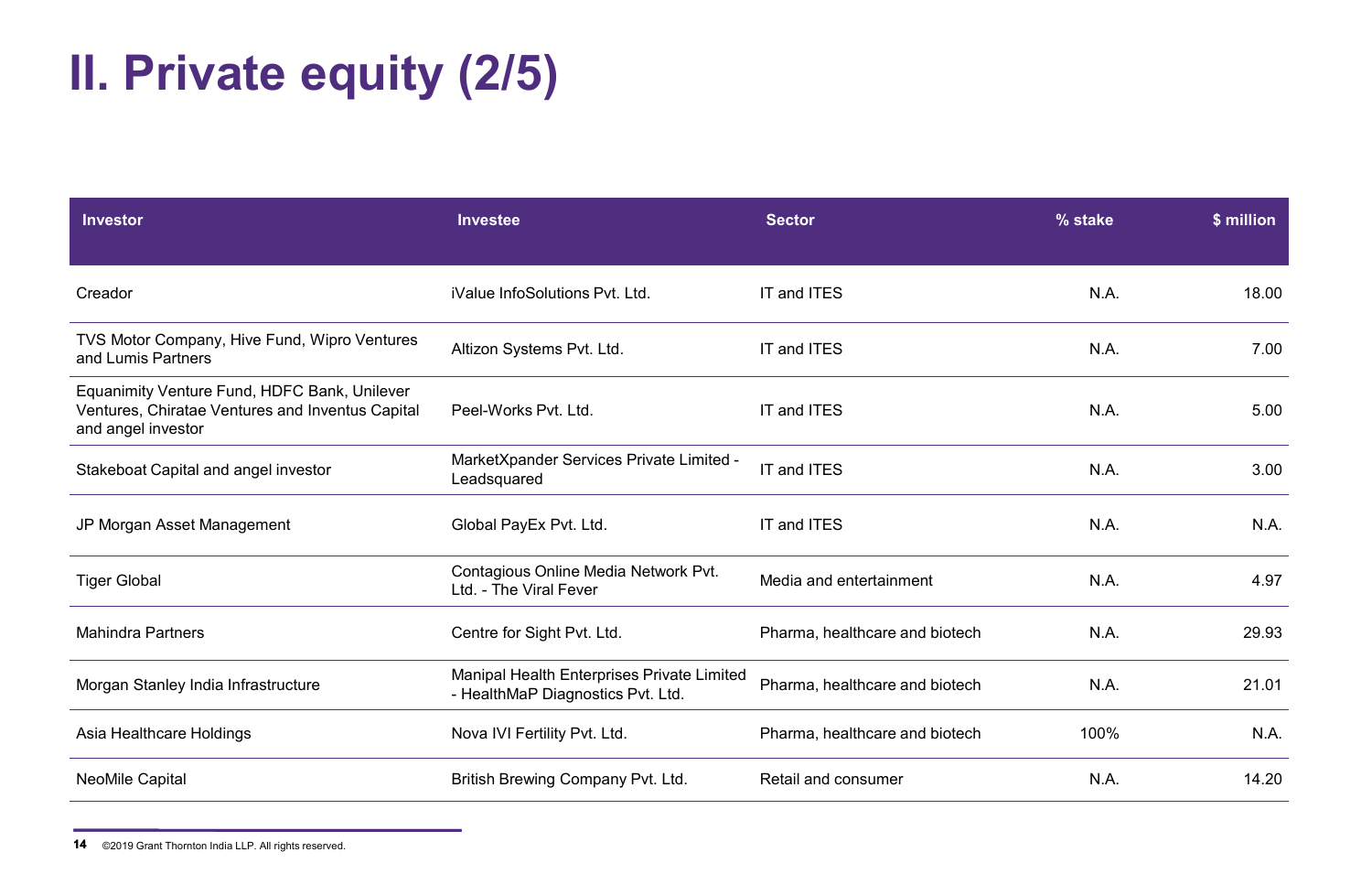### **II. Private equity (3/5)**

| <b>Investor</b>                                                                                                                                                                | <b>Investee</b>                                                      | <b>Sector</b>       | % stake | \$ million |
|--------------------------------------------------------------------------------------------------------------------------------------------------------------------------------|----------------------------------------------------------------------|---------------------|---------|------------|
| Alpha Capital Advisors                                                                                                                                                         | SHR Lifestyle Pvt. Ltd.                                              | Retail and consumer | N.A.    | 11.50      |
| <b>Avendus Capital</b>                                                                                                                                                         | Bikaji Foods International Ltd.                                      | Retail and consumer | N.A.    | 5.80       |
| Angel investors                                                                                                                                                                | Drums Food International Pvt. Ltd. -<br>Epigamia                     | Retail and consumer | N.A.    | N.A.       |
| Accel Partners, Goldman Sachs, Wellington<br>Partners, Sequoia Capital, B Capital Group,<br>LightStreet Capital, Sands Capital and International<br><b>Finance Corporation</b> | Zinka Logistics solutions Pvt. Ltd. -<br><b>Blackbuck</b>            | Start-up            | N.A.    | 150.00     |
| Accel Partners, IDG Ventures, Kalaari Capital,<br>Anand Piramal Trust and Pratithi Investment Trust                                                                            | Curefit Healthcare Pvt. Ltd.                                         | Start-up            | N.A.    | 75.00      |
| Falcon Edge Capital, Tiger Global, Exfinity Venture<br>Partners and Blume Ventures                                                                                             | MARA Labs Inc. - Locus                                               | Start-up            | N.A.    | 22.00      |
| Accel Partners, SAIF Partners, Alteria Capital,<br><b>Blume Ventures and Simile Venture Partners</b>                                                                           | Yellow Drive Technologies Pvt. Ltd. -<br>Spinny                      | Start-up            | N.A.    | 13.20      |
| GMO Venture Partners, Chiratae Ventures, Bain<br>Capital Ventures, Accel Partners, IDG Ventures and<br>angel investor                                                          | Edunetwork Pvt. Ltd. - RentoMojo                                     | Start-up            | N.A.    | 11.16      |
| <b>Chiratae Ventures and Tiger Global</b>                                                                                                                                      | Nestaway Technologies Pvt. Ltd. -<br>Nestaway                        | Start-up            | N.A.    | 10.12      |
| Man Capital and GirnarSoft                                                                                                                                                     | <b>Girnarsoft Education Services Pvt. Ltd. -</b><br>CollegeDekho.com | Start-up            | N.A.    | 8.00       |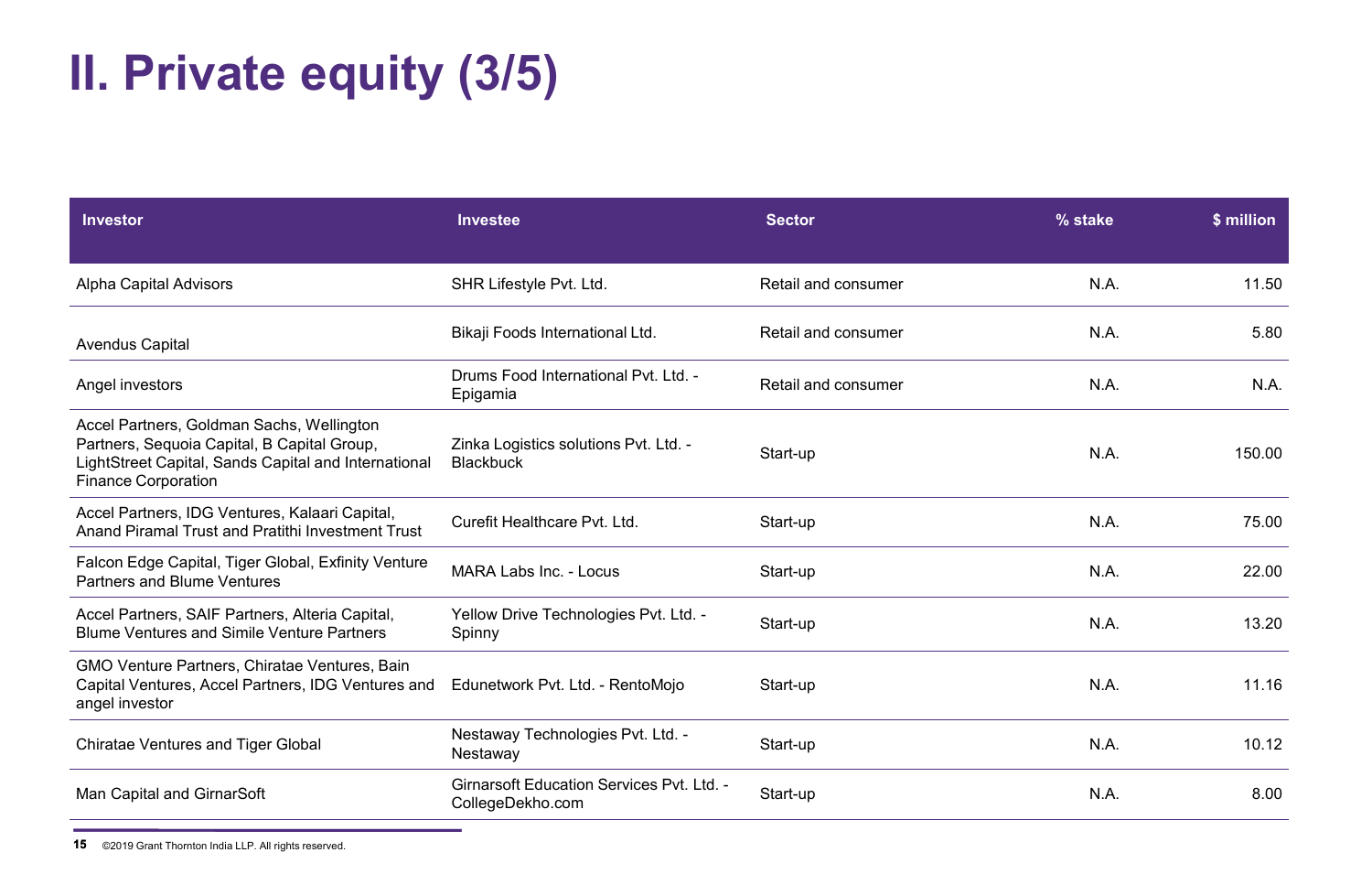### **II. Private equity (4/5)**

| Investor                                                                                                                      | <b>Investee</b>                                         | <b>Sector</b> | % stake | \$ million |
|-------------------------------------------------------------------------------------------------------------------------------|---------------------------------------------------------|---------------|---------|------------|
|                                                                                                                               |                                                         |               |         |            |
| Accel Partners and Ideaspring Capital                                                                                         | Mihup Communications Pvt. Ltd.                          | Start-up      | N.A.    | 1.81       |
| Times Internet, GREE Ventures, Spiral Ventures<br>and Rising Stars Fund                                                       | Bunch Microtechnologies Pvt. Ltd. -<br>Classplus        | Start-up      | N.A.    | 1.60       |
| Growx Ventures, Contrarian Drishti and Angel<br>investors                                                                     | Desiderata Impact Ventures Private<br>Limited - Progcap | Start-up      | N.A.    | 1.01       |
| CBA Capital, Lets Venture, CIO Angel Network,<br>Keiretsu Forum, Hyderabad Angels Network, Blume<br>Ventures, and Tracxn Labs | VH Education Pvt. Ltd. - Skillenza                      | Start-up      | N.A.    | 1.00       |
| Blume Ventures and angel investors                                                                                            | Ethereal Machines Pyt. Ltd.                             | Start-up      | N.A.    | 1.00       |
| Kalpavriksh                                                                                                                   | Dunzo Digital Pvt. Ltd.                                 | Start-up      | N.A.    | 0.72       |
| Angel investors                                                                                                               | Doctto Online Healthcare Innovation Pvt.<br>Ltd.        | Start-up      | N.A.    | 0.57       |
| Indian Angel Network                                                                                                          | Wizikey Technologies Pvt. Ltd.                          | Start-up      | N.A.    | 0.36       |
| Mehta Ventures and Y Combinator                                                                                               | Acciojob                                                | Start-up      | N.A.    | 0.18       |
| Angel investors                                                                                                               | Housr Technologies Pvt. Ltd.                            | Start-up      | N.A.    | N.A.       |

**<sup>16</sup>** ©2019 Grant Thornton India LLP. All rights reserved.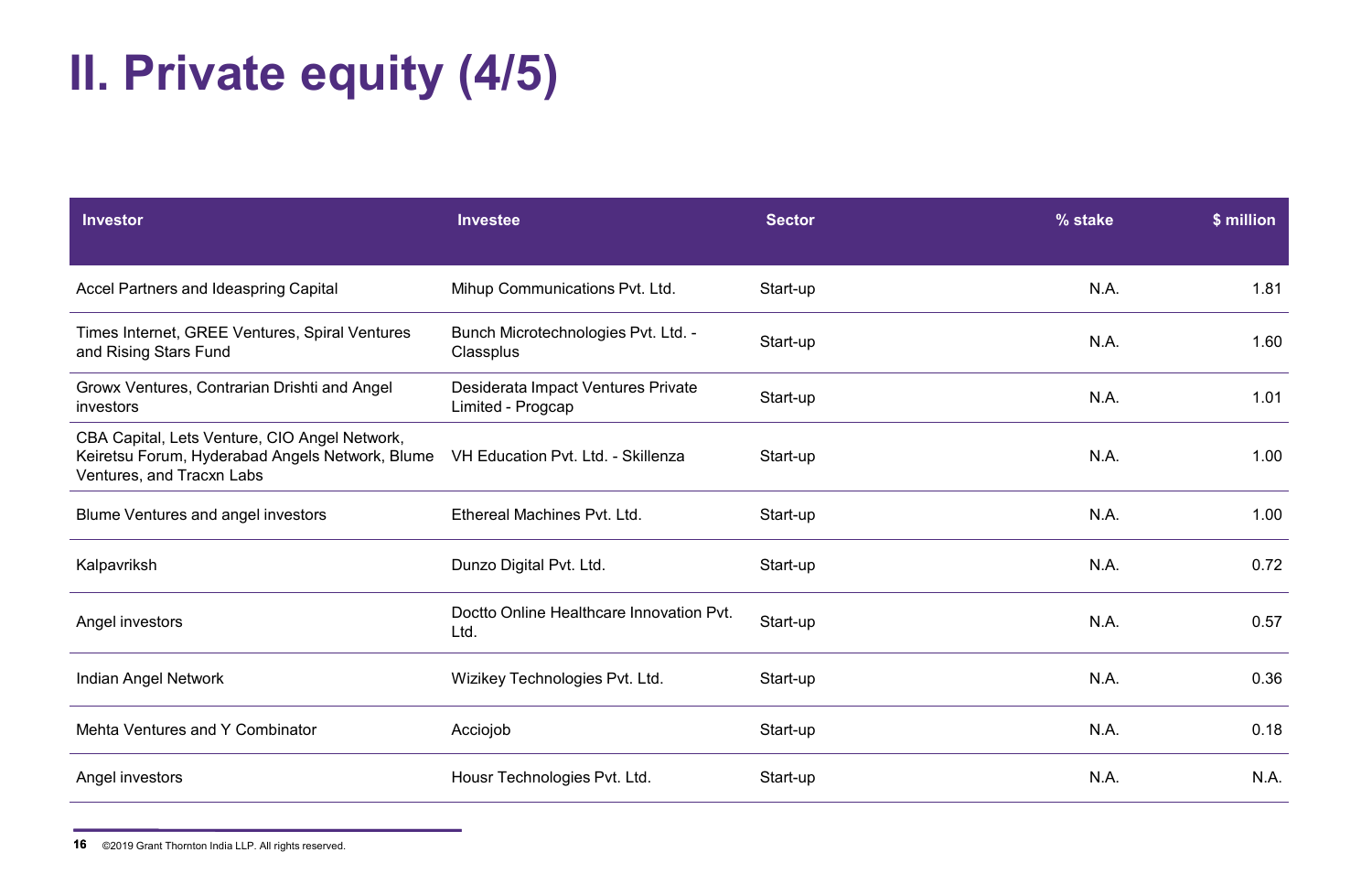### **II. Private equity (5/5)**

| <b>Investor</b>                                                                                                                     | Investee                                            | <b>Sector</b> | % stake | \$ million |
|-------------------------------------------------------------------------------------------------------------------------------------|-----------------------------------------------------|---------------|---------|------------|
| Matrix Partners and angel investors                                                                                                 | Pesto Tech Inc.                                     | Start-up      | N.A.    | N.A.       |
| Zumba® Fitness LLC and Angel investors                                                                                              | Zorba Renaissance Pvt. Ltd. - SARVA                 | Start-up      | N.A.    | N.A.       |
| Angel investors                                                                                                                     | Ola Electric Mobility Pvt. Limited                  | Start-up      | N.A.    | N.A.       |
| Venture Catalysts                                                                                                                   | Rare Planet Handicrafts Private Limited             | Start-up      | N.A.    | N.A.       |
| <b>HealthStart India</b>                                                                                                            | CapBuild Clincial Skills Pvt. Ltd.                  | Start-up      | N.A.    | N.A.       |
| Angel investors                                                                                                                     | Squats Fitness Pvt. Ltd.                            | Start-up      | N.A.    | N.A.       |
| Indian Angel Network, Anthill Ventures and<br><b>Hyderabad Angels Network</b>                                                       | News Distill Pvt. Ltd. - PublicVibe                 | Start-up      | N.A.    | N.A.       |
| SucSEED Venture Partners, Green Shoots Capital,<br>Metaform Ventures, JITO Angel Network, Swan<br>Angel Network and angel investors | Imagismart Solutions Pvt. Ltd. - Xplorabox Start-up |               | N.A.    | N.A.       |

**<sup>17</sup>** ©2019 Grant Thornton India LLP. All rights reserved.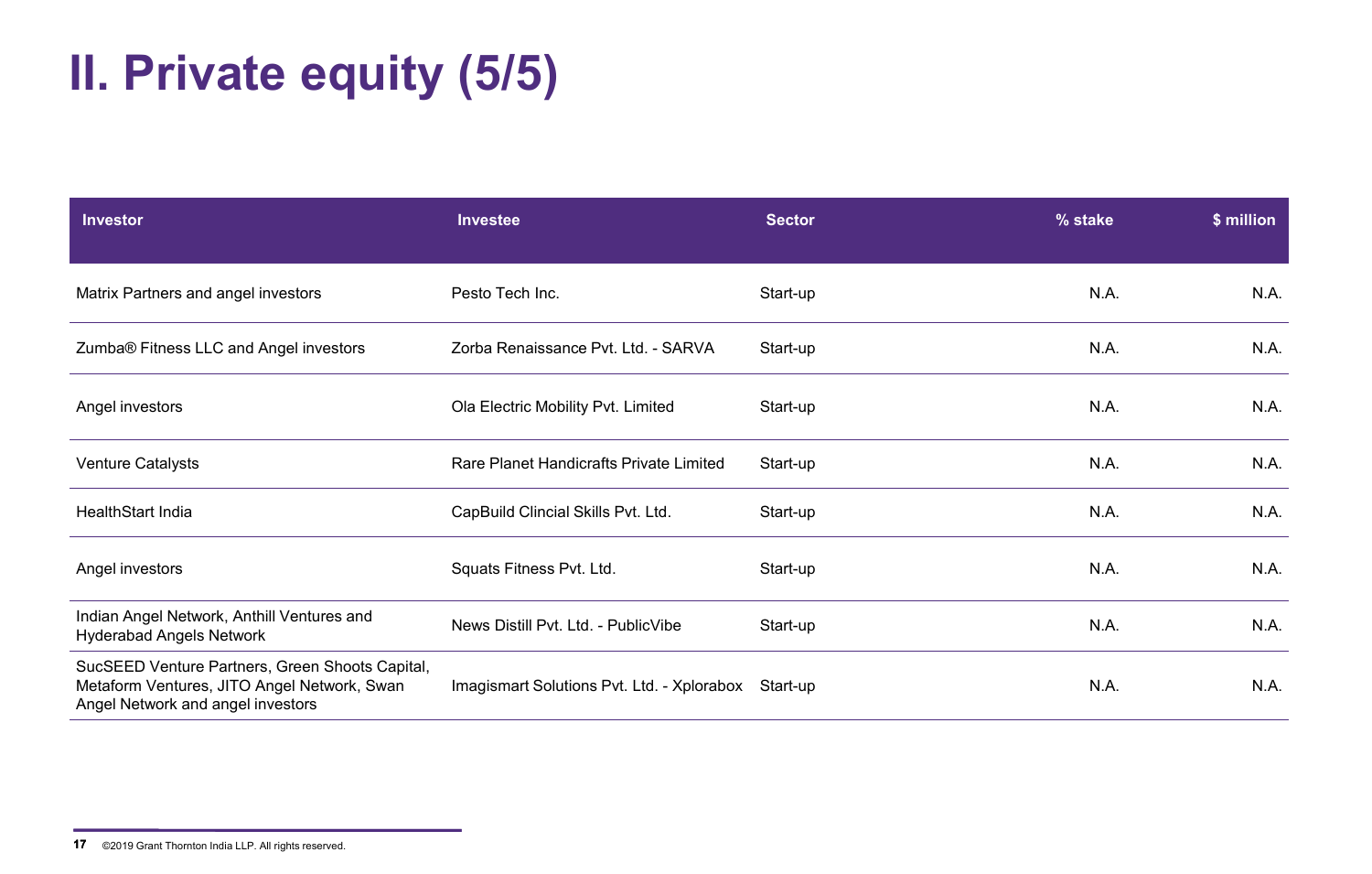**IPO**

| <b>Company name</b>      | <b>Sector</b> | <b>Issue price</b> | <b>Equity offered</b> | <b>Issue size INR m</b> | <b>Issue size \$ million</b> |
|--------------------------|---------------|--------------------|-----------------------|-------------------------|------------------------------|
|                          |               |                    |                       |                         |                              |
| Neogen Chemicals Limited | Manufacturing | 215                | 6,155,813             | 1,323.59                | 18.91                        |

**<sup>18</sup>** ©2019 Grant Thornton India LLP. All rights reserved.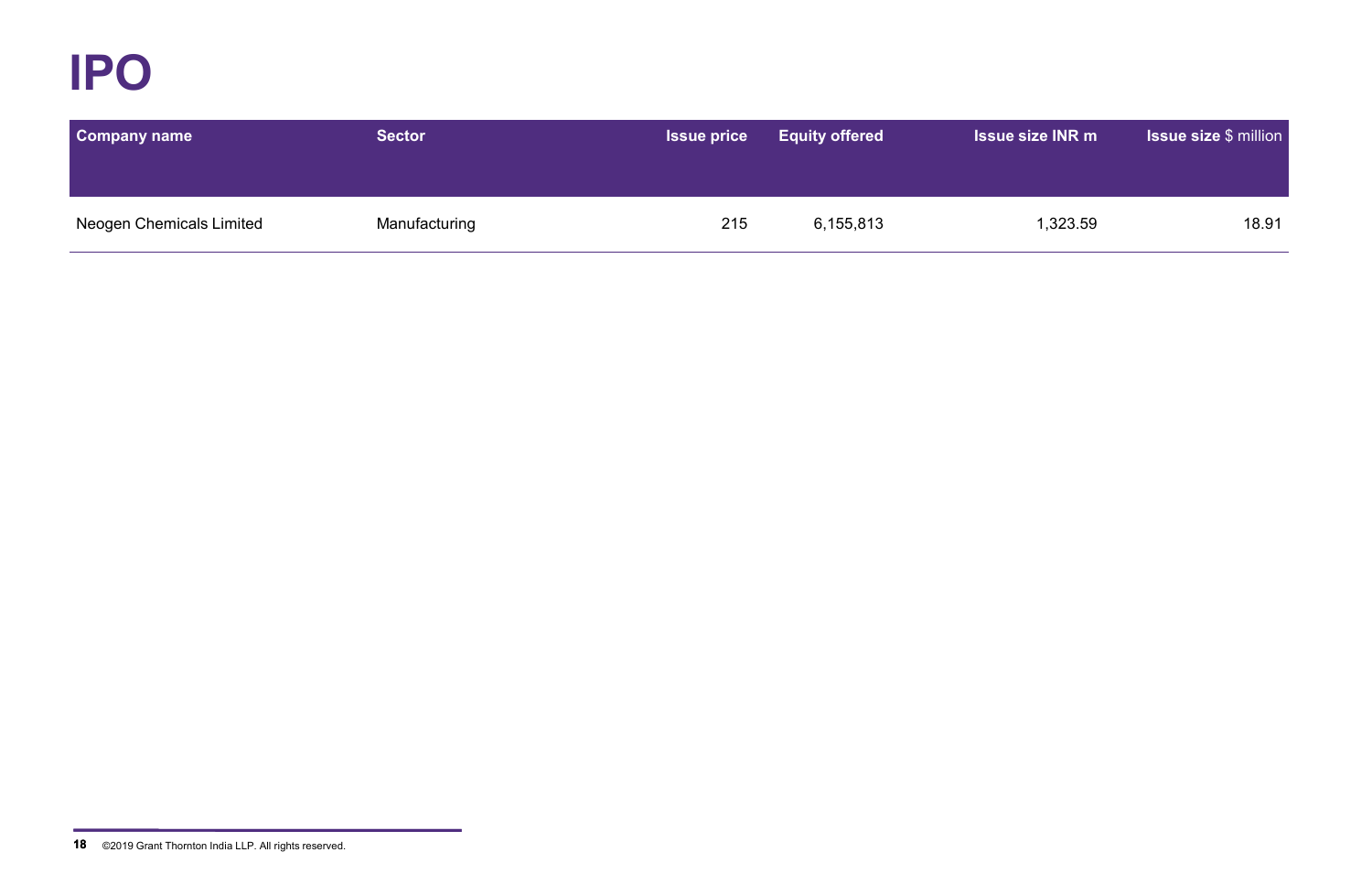## **About Grant Thornton**



### **Delhi, Ahmedabad, Bengaluru, Dehradun, Chandigarh, Chennai, Gurgaon, Hyderabad, Kochi, Kolkata, Mumbai, Noida and Pune**

### **Grant Thornton in India**

Member firm within Grant Thornton International

### **4,000+**

Over 4,000 people

### **15**

15 offices

### **Fully integrated**

One of the largest fully integrated Assurance, Tax & Advisory firms in India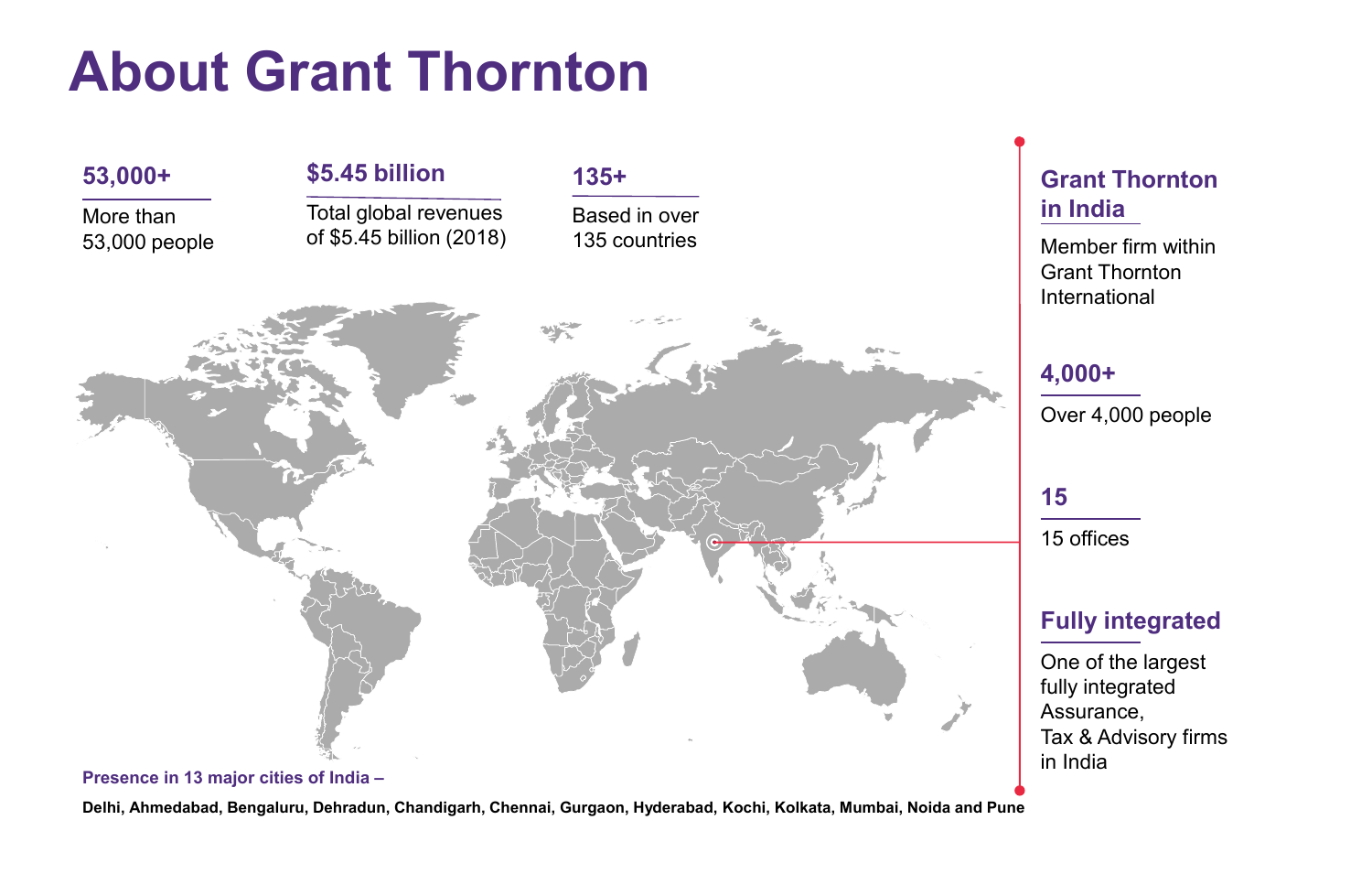### **Our services**



### **Solutions for all stages of business lifecycle**



demand transparent financial reporting, we provide our clients with a robustaudit.

- Attest services
- Financial reporting advisory services

and planning strategies bestsuited to their specific business needs. Our solution-oriented approach is designed with afocus to help minimise taxation-relatedchallenges.

- Compliance andoutsourcing
- Direct tax services
- UStax
- Indirect tax services
- Transfer pricing

We work with businesses from the initial concept stage, assessing the feasibility of their business plan right through to developing and supporting the growth and exit strategy.

- Forensic and investigation services
- Governance, risk and operations
- Government and publicsector consulting
- IT advisory and cyber-security
- Valuation services

### **DigiTech**

 $\overline{P}$ 

We have amalgamated digital transformation, IT advisory and information management and analytics into a new offering. DigiTech brings a fresh perspective to our clients by reimagining their businesses and services in the digital era.

- Digital transformation
- IT advisory/IT risk and assurance
- Information management and analytics